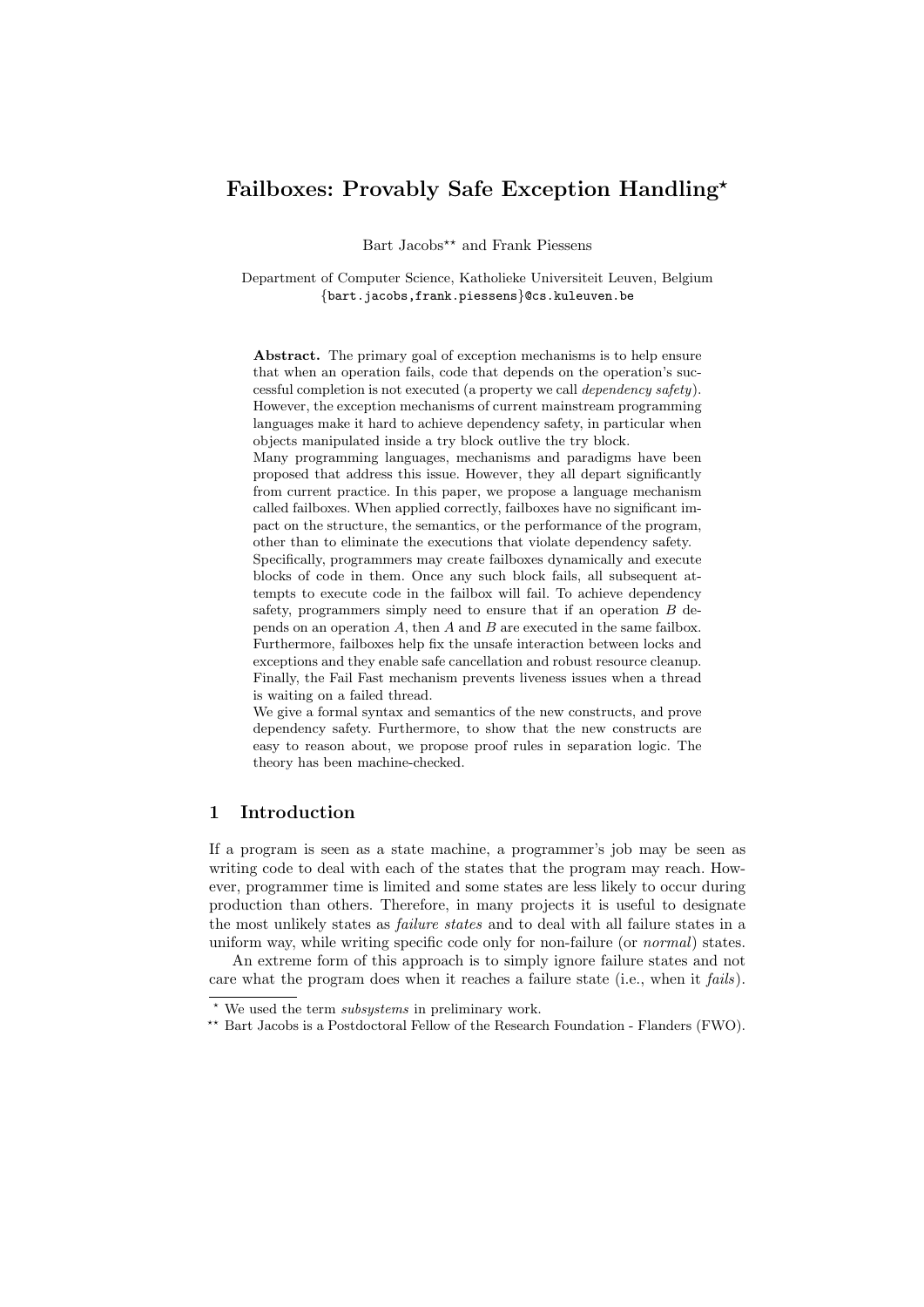This is often what happens when subroutines indicate failure conditions as special return values, and programmers have no time to write code at call sites to check for them.

A major problem with this approach is that it is unsafe: a failure may lead to the violation of any and all of the program's intended safety properties. Specifically, the approach violates *dependency safety*, the property which says that when an operation fails, code that depends on the operation's successful completion is not executed.

To fix this, modern programming languages offer constructs that make it easy for programmers to indicate that a state is a failure state, and deal with failure states by terminating the program by default. The underlying assumption is that termination is always safe. For example, in Java, a failure state is indicated by throwing an unchecked exception. We will focus on the Java language in this paper; the related work section discusses other languages.

Whereas by default, when a program throws an exception it terminates immediately, the programmer can override this default through the use of try-catch statements and try-finally statements. Furthermore, in a multithreaded program, when a thread's main method completes abruptly (i.e., an exception was thrown and not caught during its execution), only that thread, not the entire program, is terminated. Also, when a synchronized block's body completes abruptly, the lock is released before the exception is propagated further.

These deviations from strict termination behavior are useful and are used for two reasons. Firstly, not all exceptions indicate failure. Sometimes, programmers throw and catch exceptions to implement the program's functional behavior. Typically, in Java, checked exceptions are used for this. Secondly, programmers sometimes wish to increase the program's robustness by not considering the program to be a single unit of failure but rather by identifying multiple smaller units of failure. Common examples are extensible programs, where poorly written or malicious plugins (such as applets or servlets) should not affect the base system; and command-processing applications (such as request-response-based servers, GUI applications, or command-line shells) where a failure during the processing of a command should simply cause an error response to be returned, while continuing to process other commands normally.

However, by continuing to execute after a failure, the risk of safety violations reappears. In particular, safety violations are likely if the code that fails leaves a data structure in an inconsistent state and this data structure is then accessed during execution of a finally block or after the exception is caught, or by another thread. In other words, there is a safety risk if a try block manipulates an object that outlives the try block. More generally, if we define dependency safety as the property that if an operation fails, no code that depends on the operation's successful completion is executed, then dependency safety may be violated if pieces of code outside a try block depend on particular pieces of code inside the try block either not executing at all or executing to completion successfully. This is the problem we address in this paper.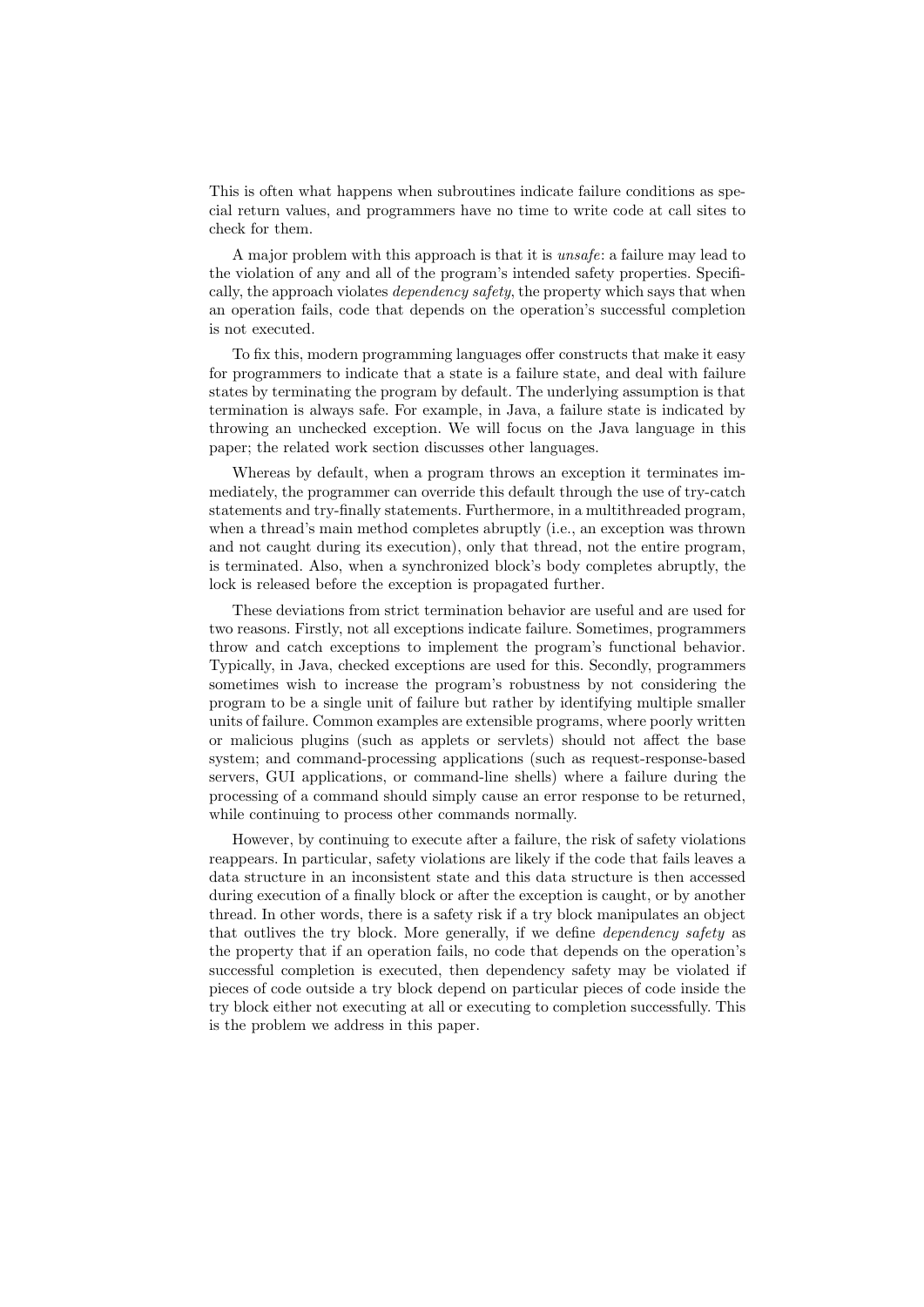To remedy this, we propose a language mechanism called failboxes. Programmers may create failboxes dynamically and execute blocks of code in them. Once any such block fails, all subsequent attempts to execute code in the failbox will fail. To achieve dependency safety, programmers simply need to ensure that if an operation  $B$  depends on an operation  $A$ , then  $A$  and  $B$  are executed in the same failbox. Furthermore, failboxes help fix the unsafe interaction between locks and exceptions and they enable safe cancellation and robust resource cleanup. Finally, the Fail Fast mechanism prevents liveness issues in the presence of failure in cooperating concurrent computations.

Failboxes are very lightweight: a failbox can be implemented as an object with a boolean field indicating if the failbox has failed, and a parent pointer. Executing a code block in a failbox essentially means that before and after executing the block, the thread-local variable that designates the current failbox is updated, and before a failbox is made current, it is checked that it has not failed.

We give a formal syntax and semantics of the new constructs, and prove dependency safety. Furthermore, to show that the new constructs are easy to reason about, we propose separation logic proof rules and prove their soundness.

The rest of the paper is structured as follows. In Section 2, we illustrate the problem with an example and discuss existing approaches. In Section 3, we introduce failboxes. We show additional aspects and benefits of the approach for multithreaded programs in Section 4. Section 5 briefly discusses how the approach enables safe cancellation and robust compensation. To show that it is easy to reason about the new constructs, we propose separation logic proof rules for the envisaged usage patterns in Section 6. We end the paper with sections on implementation issues (Section 7), related work (Section 8), and a conclusion (Section 9).

The theory of this paper has been machine-checked using the Coq proof assistant [12].

#### 2 Problem Statement

Consider the example program in Figure 1. It shows a program that continuously receives commands and processes them. The code for processing commands is not shown, except that it involves calls of *compute* and calls of *addEntry* on a Database object db that is shared across all command executions. If the processing of a command fails, e.g. because it requires too much memory, the exception is caught, an error message is shown to the user, and the next command is received.

This program is unsafe. Specifically, some executions of this program violate the intended safety property that at the start of each loop iteration, object db is consistent, i.e., satisfies the property that count is not greater than the length of entries. In particular, consider an execution where method *addEntry* is called in a state where entries is full. This means count equals entries.length. As a result, after incrementing *count*, addEntry will attempt to allocate a new,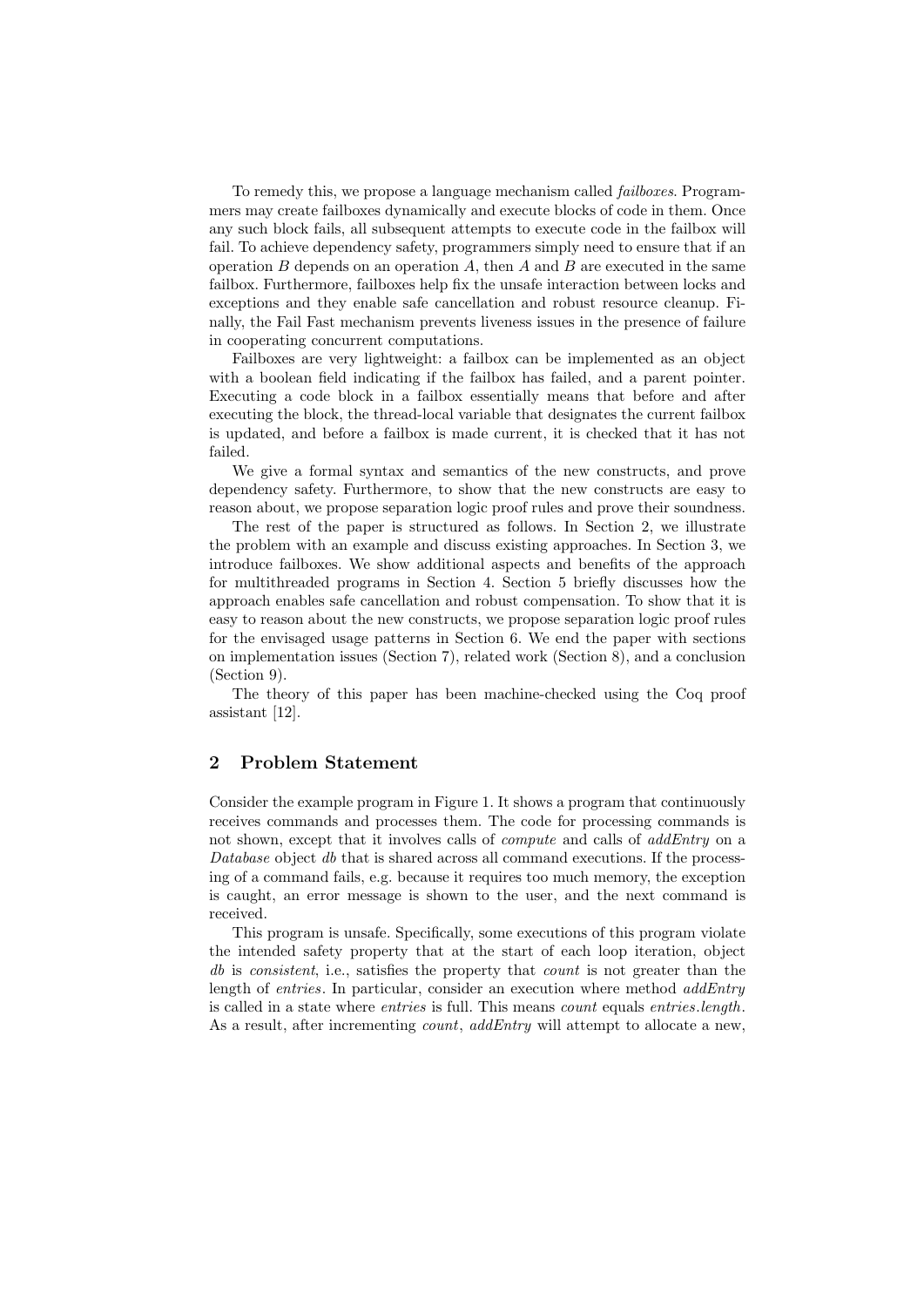```
class Database {
  int count;
  \text{int} entries := new int[10];
  \ell^* invariant: count \leq entries.length */
  void addEntry(int entry) {
     count++;
    if \text{(count = entries.length + 1)}\inf[ es := new \inf[ count * 2]; // *** A ***
       System.arraycopy(entries, 0, es, 0, entries.length);
       entries := es;}
     entries[count-1] := entry; // *** B ***
  } . . . }
class Program {
  public static void main(String[] args) {
     Database db := new\ Database();while (true)
       \frac{1}{2} invariant: db is consistent */
    {
       String \text{cmd} := readCommand();try {
         \cdots compute(cmd); \cdots\cdots db.addEntry(\cdots); \cdots\} catch (Throwable e) { showErrorMessage(e); }
  \} \} \dots \}
```
Fig. 1. An unsafe program

larger array. Now assume there is not enough memory for this new array and an  $OutOfMemoryError$  occurs at location A. At this point, *count* is greater than the length of entries and the Database object is inconsistent. Next, the exception is caught in method main and the loop is continued, violating the safety property.

Note: In this case, the safety violation results in an  $ArrayIndexOutOfBounds-$ Exception at location  $B$  in each subsequent call of  $addEntry$ ; however, in general, safety violations might remain undetected and lead to data corruption, incorrect results, or sending incorrect commands to hardware devices.

The following approaches exist to deal with this complication:

– Never catch unchecked exceptions. Never catching unchecked exceptions makes it easier to preserve safety properties, since the many implicit control flow paths created by catching unchecked exceptions are avoided. However, catching unchecked exceptions can be useful, as in the example. Note also that try-finally blocks are equivalent to try-catch blocks that catch unchecked exceptions; specifically, assuming  $S_1$  does not jump out of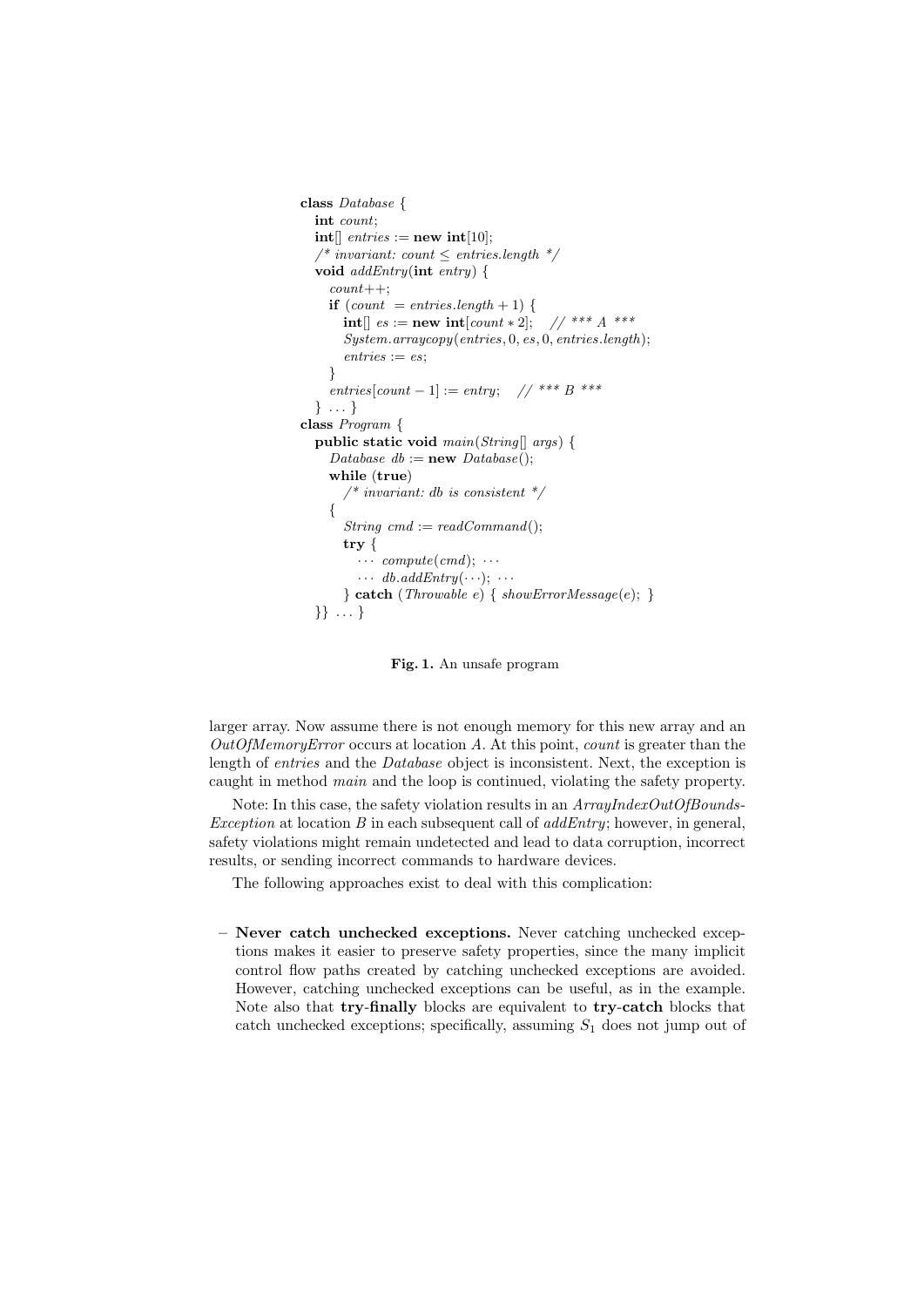the try block, a statement

$$
\mathbf{try} \{ S_1 \} \mathbf{ finally} \{ S_2 \}
$$

is equivalent to

## try  $\{S_1\}$  catch (Throwable t)  $\{S_2$  throw  $t; \}$   $S_2$

and is subject to the same complication:  $S_2$  might depend on the successful completion of certain sub-computations within  $S_1$ . Never catching unchecked exceptions would imply never using try-finally blocks, or modifying their semantics so that they ignore unchecked exceptions. The semantics of synchronized blocks would need to be updated similarly.

- Always maintain consistency. It is often possible to ensure that objects used across try-catch blocks, like the Database object in the example, are in a consistent state at all times. Often it is sufficient to reorder assignments; e.g., in the example, moving the count increment after the assignment to entries preserves consistency. Another approach is to use a functional programminglike approach, where a new object state is built up separately and then installed into the object using a single assignment. In the example, method addEntry would return a new Database object rather than updating the existing one. Yet another approach is to use transaction-like technologies, such as software transactional memory [19, 5]. However, these approaches either require the programmer to perform non-trivial additional reasoning and/or programming work, or impose a potentially significant performance overhead.
- Never fail during critical sections. It might be possible in some cases to guarantee absence of failure at points where failure would violate safety. This requires careful programming to avoid operations that might encounter resource or implementation limitations, such as heap or stack memory allocations or operations on bounded integers, or to move these operations out of the critical section. Furthermore, this might require virtual machine support if the virtual machine may perform resource allocations implicitly. For example, the .NET Framework's JIT compiler may allocate memory at any time to store a newly compiled piece of code. Therefore, starting with version 2, the .NET Framework offers constructs to "prepare" a piece of code that must execute without failure [21]. However, this approach imposes a significant burden on the programmer.
- Ensure dependent code is not executed. In this approach, steps are taken to ensure that if a computation fails with an unchecked exception, then no computations that depend on the failed computation's successful completion ever get to run. There are at least two ways to achieve this:
	- Use separate threads. In this approach, threads are adopted as the units of failure. Within a thread, unchecked exceptions are never caught; that is, an exception in the thread causes the entire thread to die. All data structures are local to threads. Instead of running a block of code in a try-catch block, it is run in a separate thread. During this time, the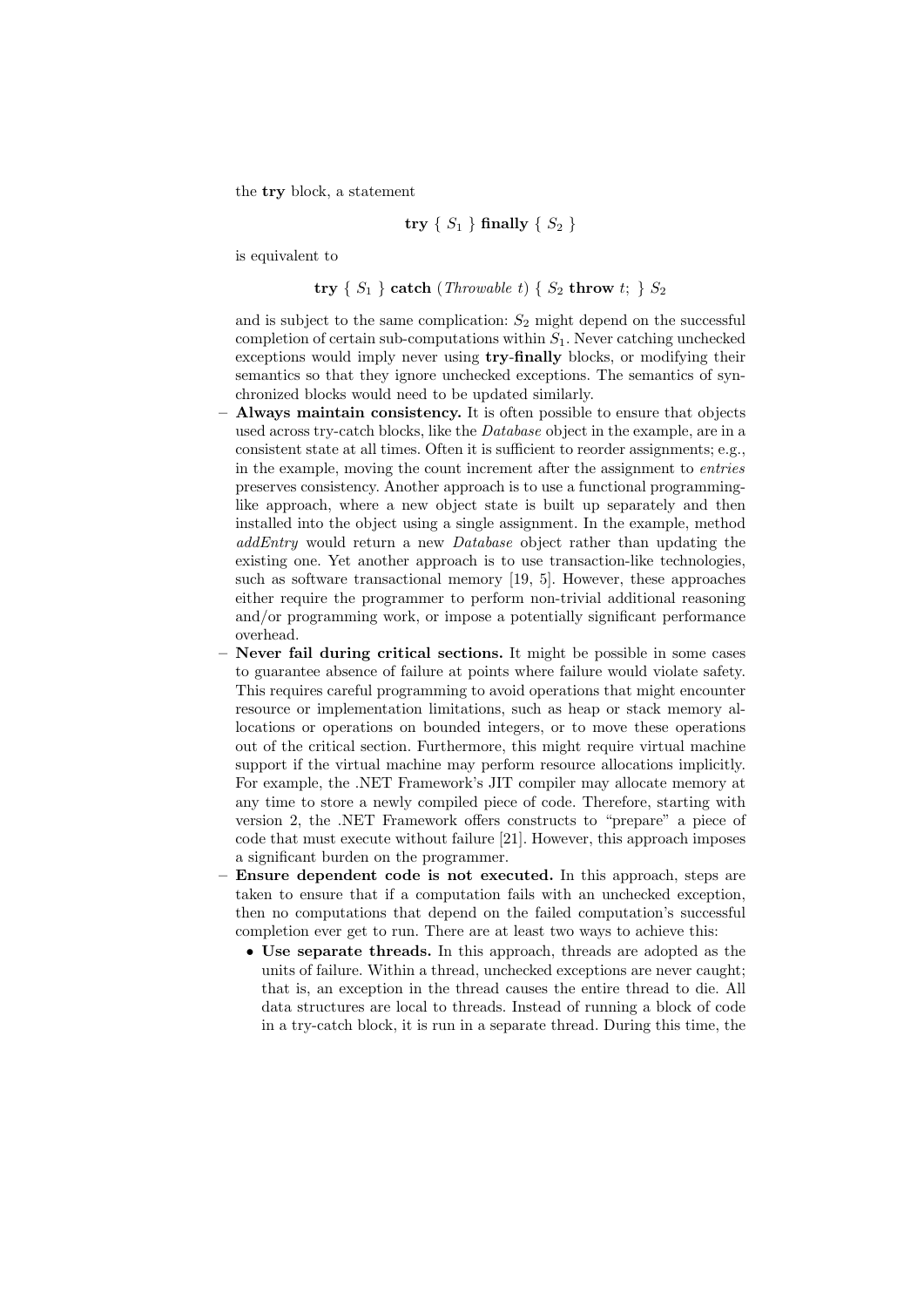original thread waits for the termination of the child thread; additionally, the original thread may accept messages on a message queue. If the child thread needs to perform an operation whose failure should cause the parent thread to fail (such as an addEntry call on the Database object), the child thread may perform a remote procedure call into the parent thread via the parent thread's message queue. This is more or less the approach used in operating systems, in the Erlang language [1], and in the SCOOP multithreading approach for Eiffel [17].

• Guard dependent code manually. The programmer can manually arrange to ensure that dependent code is not executed. For example, the programmer could associate a boolean flag with each object used across try-catch blocks that tracks whether the object is in a consistent state, and check this flag before accessing the object [13]. If the flag is false, an exception is thrown.

In this paper we present a new approach in the fourth category, which, like the use of separate threads and manually guarding dependent code, supports catching exceptions and does not require that consistency be maintained always or that failures be avoided, but which has less programming and run-time overhead than the use of separate threads and which has less programming overhead than manually guarding dependent code.

## 3 Failboxes

In our approach, the language is extended with a notion of *failboxes*. Constructs are added for creating a new failbox and for running a piece of code in a designated failbox. As soon as one such piece of code fails (i.e., completes abruptly with an unchecked exception), any subsequent attempt to run code in the failbox fails. To ensure dependency safety, the programmer simply needs to ensure that if a computation  $B$  depends on a computation  $A$ , then  $A$  and  $B$  run in the same failbox.

To facilitate composition of program modules, failboxes are ordered hierarchically. When creating a new failbox, a parent may be specified. If an exception occurs in a failbox, both it and its transitive children are marked as failed.

#### 3.1 Syntax and semantics

The syntax of the new constructs is as follows:

$$
s ::= ...
$$
  
\n
$$
| x := \text{currentfb}; | x := \text{newfb}; | x' := \text{newfb}(x);
$$
  
\n
$$
| \text{enter}(x) \{ \overline{s} \} \text{catch} \{ \overline{s}' \}
$$

where s ranges over statements,  $\bar{s}$  ranges over sequences (i.e., sequential compositions) of statements, and  $x$  and  $x'$  range over local variable names.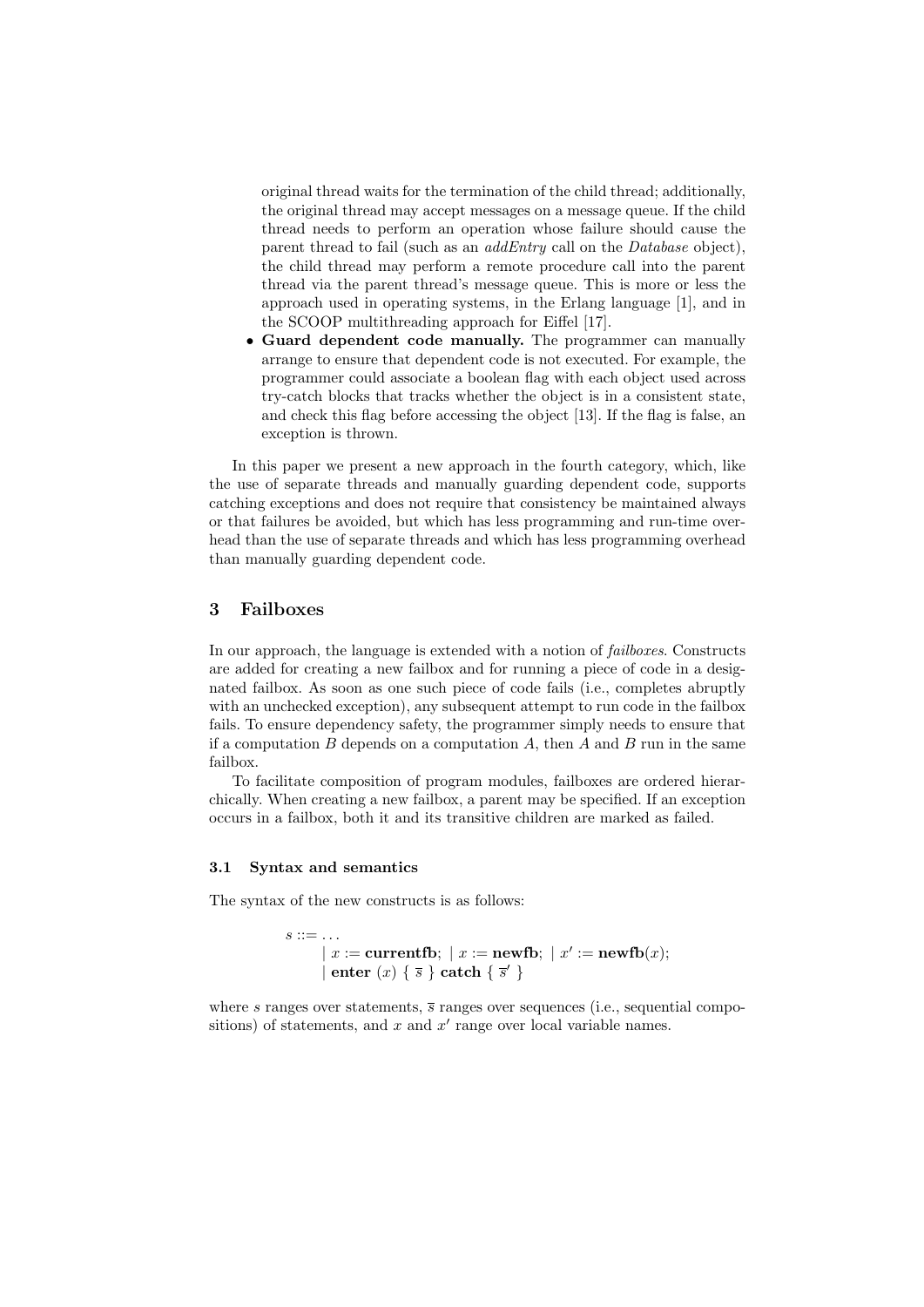Note: For simplicity, we ignore checked exceptions and exception objects in the formal developments.

A program state is a tuple of the form

 $(L, \Sigma, \Phi, T)$ 

where L, the lock map, is a partial function that contains a pair  $(o, t)$  if thread t holds the lock of object  $o: \Sigma$  is a partial function that maps each allocated failbox to its parent failbox (and a root failbox to itself);  $\Phi$  is the set of *failed* failboxes; and  $T$  is a partial function that maps each thread to its current state. (We omit the heap since our constructs do not interact with it.)

A thread state is a tuple of the form

$$
(f, V, \overline{s}, \overline{b}, \overline{F})
$$

where  $f$  is the thread's *current failbox*,  $V$  is a total function that maps each variable name to a value,  $\bar{s}$ , the *continuation*, is the sequence of statements to be executed by the thread,  $\bar{b}$  is the sequence of enclosing blocks, and  $\bar{F}$  is the sequence of enclosing activation records.

The syntax of an enclosing block is as follows:

$$
b ::=
$$
enter  $(f)$  catch  $\{\overline{s}\}\$   $\overline{s}'$  | synchronized  $(o)$ ;  $\overline{s}$ 

where an enclosing enter block records the failbox  $f$  that was current prior to the enter statement (not the failbox that was entered), the catch block body  $\overline{s}$ , and the statements  $\overline{s}'$  that are to be executed after completion of the enter statement; and an enclosing synchronized block records the object o whose lock was acquired, and the statements  $\bar{s}$  that are to be executed after completion of the synchronized statement.

In the initial program state of a program with main method body  $\bar{s}$ , the lock map is empty, there is a single failbox  $f$ , whose parent is itself, no failbox is marked as failed, and there is one thread  $t$  whose current failbox is  $f$ ; all of the thread's local variables are bound to null, and it has no enclosing blocks and no enclosing activation records:

$$
\frac{\text{main } \overline{s}}{\text{initial }(\emptyset,\{ (f,f) \},\emptyset,\{ (t,(f,(\lambda x.\textbf{null}),\overline{s},\epsilon,\epsilon))\})}
$$

The statement  $x :=$  **currentfb**; assigns the current failbox to variable  $x$ :

$$
\text{CurrentFB} \frac{(t, (f, V, x := \text{currentfb}; \overline{s}, \overline{b}, \overline{F})) \in T}{(L, \Sigma, \Phi, T) \to (L, \Sigma, \Phi, T(t := (f, V(x := f), \overline{s}, \overline{b}, \overline{F})))}
$$

The statement  $x := \textbf{newfb}$ ; creates a new root failbox and assigns it to x: NewFB-Root

$$
\frac{(t,(f,V,x:=\mathbf{newfb};\ \bar{s},\bar{b},\overline{F}))\in T\qquad f'\notin \text{dom}(\Sigma)\qquad \Sigma'=\Sigma(f':=f')}{(L,\Sigma,\Phi,T)\rightarrow (L,\Sigma',\Phi,T(t:=(f,V(x:=f'),\bar{s},\bar{b},\overline{F})))}
$$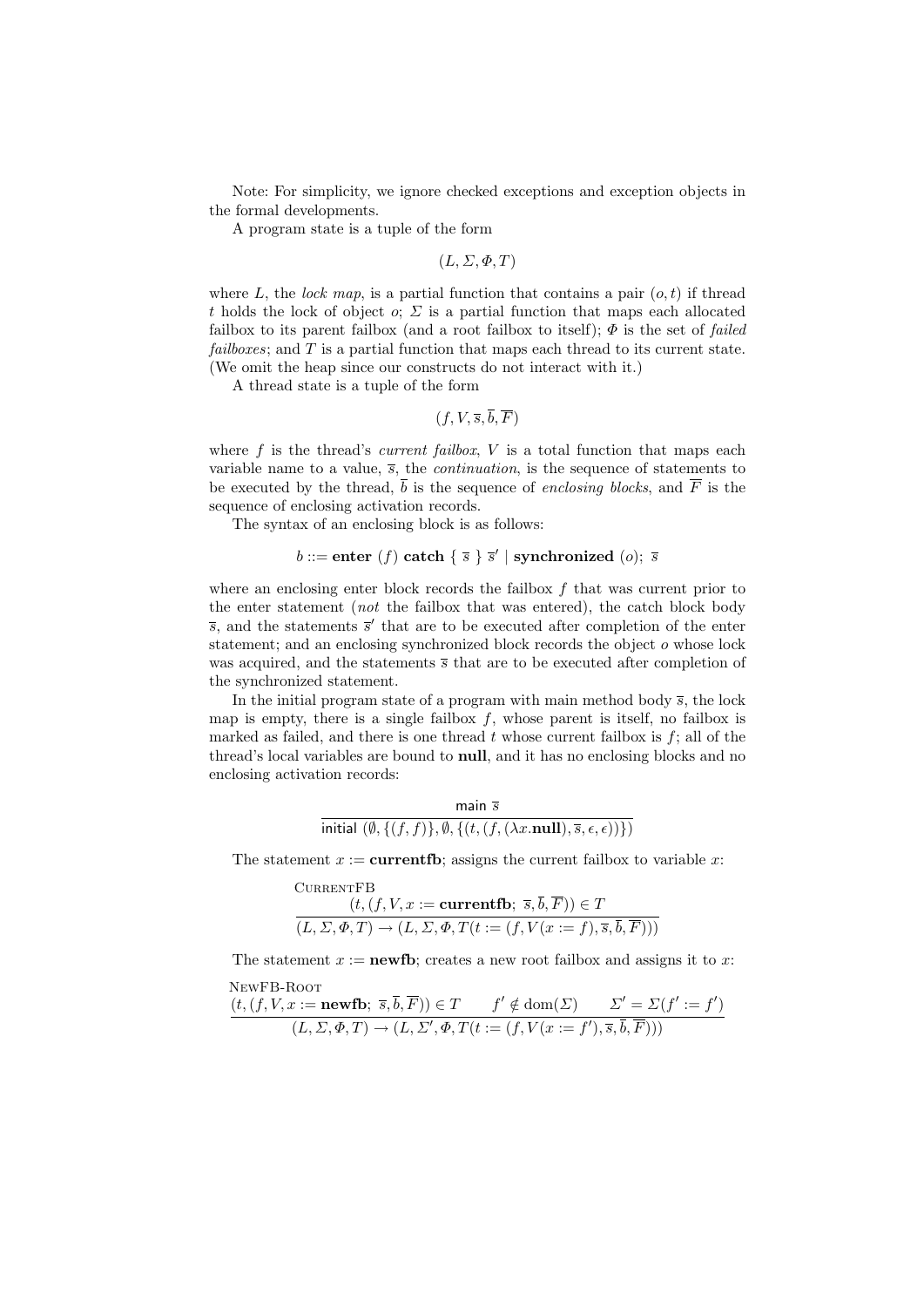If x is bound to a failbox  $f'$  and  $f'$  is not marked as failed, the statement  $x' := \textbf{newfb}(x)$ ; creates a new child failbox of f' and assigns it to x':

NEWFB-CHILD  
\n
$$
(t, (f, V, x' := \mathbf{newfb}(x); \overline{s}, \overline{b}, \overline{F})) \in T
$$
\n
$$
\frac{V(x) = f' \qquad f' \notin \Phi \qquad f'' \notin \text{dom}(\Sigma) \qquad \Sigma' = \Sigma(f'':= f')
$$
\n
$$
(L, \Sigma, \Phi, T) \to (L, \Sigma', \Phi, T(t := (f, V(x' := f''), \overline{s}, \overline{b}, \overline{F})))
$$

If x is bound to a failbox  $f'$ , and  $f'$  is not marked as failed, then statement enter  $(x) \{ \overline{s}' \}$  catch  $\{ \overline{s}'' \}$  records the current failbox, the catch block body  $\bar{s}'$ , and the current continuation in a new enclosing block, makes  $f'$  the current failbox, and starts executing the enter block body  $\bar{s}'$ :

ENTER

\n
$$
(t, (f, V, \text{enter } (x) \{ \overline{s}' \} \text{ catch } \{ \overline{s}'' \} \overline{s}, \overline{b}, \overline{F})) \in T
$$
\n
$$
\frac{V(x) = f' \qquad f' \notin \Phi \qquad \overline{b}' = (\text{enter } (f) \text{ catch } \{ \overline{s}'' \} \overline{s}) \cdot \overline{b}}{(L, \Sigma, \Phi, T) \to (L, \Sigma, \Phi, T(t := (f', V, \overline{s}', \overline{b}')))}
$$

On normal completion of an enter block body, the former current failbox is restored and the catch block is skipped, provided that the former current failbox is not marked as failed:

ENTER-COMPLETE-NORMAL  
\n
$$
\frac{(t,(f,V,\epsilon,(\mathbf{enter}(f')\mathbf{catch}\{ \overline{s}' \} \overline{s}'')\cdot\overline{b},\overline{F}))\in T \qquad f'\notin \Phi}{(L,\Sigma,\Phi,T)\rightarrow (L,\Sigma,\Phi,T(t:=(f',V,\overline{s}'',\overline{b},\overline{F})))}
$$

where  $\epsilon$  denotes the empty sequence.

We model the occurrence of an exception as the replacement of the current continuation with a throw statement. An exception can occur at any time; this reflects the fact that in Java a virtual machine error can be thrown at any time [10, §11.3.2].

FAIL  
\n
$$
(t, (f, V, \overline{s}, \overline{b}, \overline{F})) \in T
$$
  $\overline{s} \neq$  throw;  
\n $(L, \Sigma, \Phi, T) \rightarrow (L, \Sigma, \Phi, T(t := (f, V, \text{throw}; \overline{b}, \overline{F})))$ 

If variable  $x$  is not bound to a failbox, or it is bound to a failbox but the failbox is marked as failed, then both  $x' := \textbf{newfb}(x)$ ; and enter  $(x) \{\overline{s}\}$  catch  $\{\overline{s}'\}$ throw an exception (of type FailboxException); this is covered by rule FAIL.

On abrupt completion of an enter block body with an exception, the current failbox and its descendants are marked as failed, the former current failbox is restored, and the catch block is executed, provided the former current failbox is not marked as failed:

ENTER-COMPLETE-ABRUPT  
\n
$$
(t, (f, V, \mathbf{throw}; , (\mathbf{enter} (f') \mathbf{catch} \{ \overline{s}' \} \overline{s}'') \cdot \overline{b}, \overline{F})) \in T
$$
\n
$$
\overline{\Phi'} = \Phi \cup (\Sigma^{-1})^*(f) \qquad f' \notin \Phi'
$$
\n
$$
(L, \Sigma, \Phi, T) \rightarrow (L, \Sigma, \Phi', T(t := (f', V, \overline{s}' \overline{s}'', \overline{b}, \overline{F})))
$$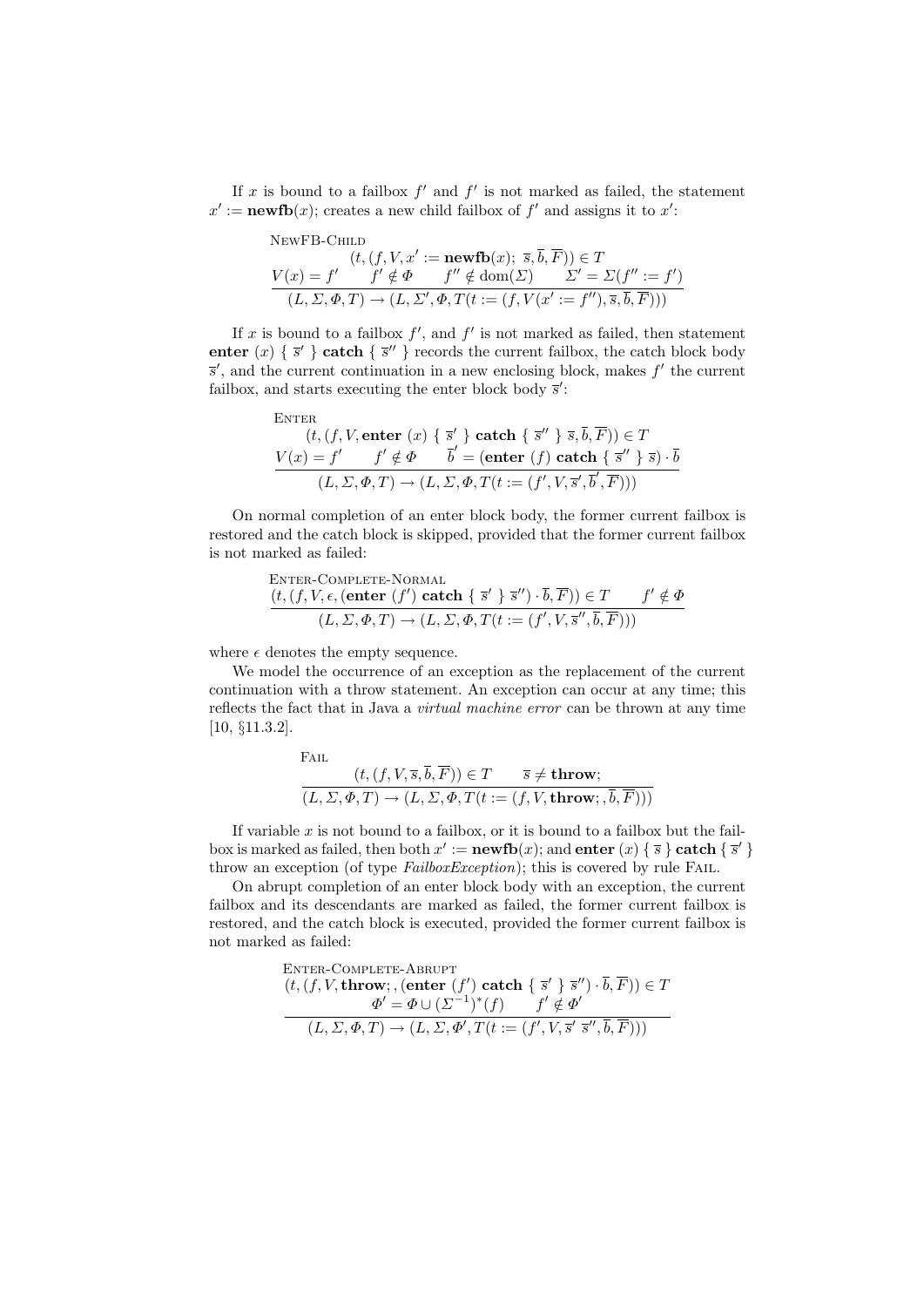where  $(\Sigma^{-1})^*(f)$  denotes the set of f's descendants, including f itself.

On normal completion of an enter block body, if the former current failbox is marked as failed, it is restored but the catch block is skipped and a FailboxException exception is thrown:

ENTER-COMPLETE-NORMAL-FAIL  
\n
$$
(t, (f, V, \epsilon, (\text{enter } (f') \text{ catch } \{\overline{s}'\} \overline{s}'') \cdot \overline{b}, \overline{F})) \in T
$$
  $f' \in \Phi$   
\n $(L, \Sigma, \Phi, T) \rightarrow (L, \Sigma, \Phi, T(t := (f', V, \text{throw}; \overline{b}, \overline{F})))$ 

On abrupt completion of an enter block body with an exception, if after marking the current failbox as failed, the former current failbox is marked as failed, the former current failbox is restored but the catch block is skipped and a FailboxException exception is thrown:

$$
\text{ENTER-Complet} = \text{ABRup} + \text{Fall} \quad (t, (f, V, \text{throw}); (\text{enter } (f') \text{ catch } \{ \overline{s}' \} \overline{s}'') \cdot \overline{b}, \overline{F})) \in T \\ \frac{\Phi' = \Phi \cup (\Sigma^{-1})^*(f)}{(L, \Sigma, \Phi, T) \rightarrow (L, \Sigma, \Phi', T(t := (f', V, \text{throw}); \overline{b}, \overline{F})))}
$$

#### 3.2 Syntactic sugar

We remove try-catch statements and try-finally statements from the language as separate statements. Instead, we define them as syntactic sugar over the new constructs. Specifically, the statement

try 
$$
\{\overline{s}\}
$$
 catch  $\{\overline{s}'\}$ 

is defined as

$$
x :=
$$
currentfb;  $x' :=$ newfb $(x)$ ; enter  $(x') \{\overline{s}\}$  catch  $\{\overline{s}'\}$ 

where  $x$  and  $x'$  are fresh. That is, a try-catch statement executes the try block in a new child failbox of the current failbox.

The statement

try { 
$$
\overline{s}
$$
 } finally {  $\overline{s}'$  }

is defined as

$$
\mathbf{try}\Set{\overline{s}}\mathbf{ackh}\Set{\overline{s}^\prime\mathbf{throw}; }}{\overline{s}^\prime}
$$

This means that a try-finally statement executes its try block in a new child failbox of the current failbox.

Furthermore, we define the following shorthands:

$$
\begin{array}{ll}\text{enter (x) { } \overline{s} } & \equiv \text{ enter (x) { } \overline{s} } \text{ } \text{ catch { throw; }} \\ \text{reenter (x) { } \overline{s} } & \equiv \text{ enter (x) { } \overline{s} } \text{ } \text{ catch {}} \end{array}
$$

In words, an enter statement propagates exceptions, and a reenter statement does not. Note: in real implementations, a reenter statement would not cause exception information to be lost, since the exception object would be associated with the failbox at the time the failbox is marked as failed, and an API would be provided to retrieve the stored exception object of a failed failbox.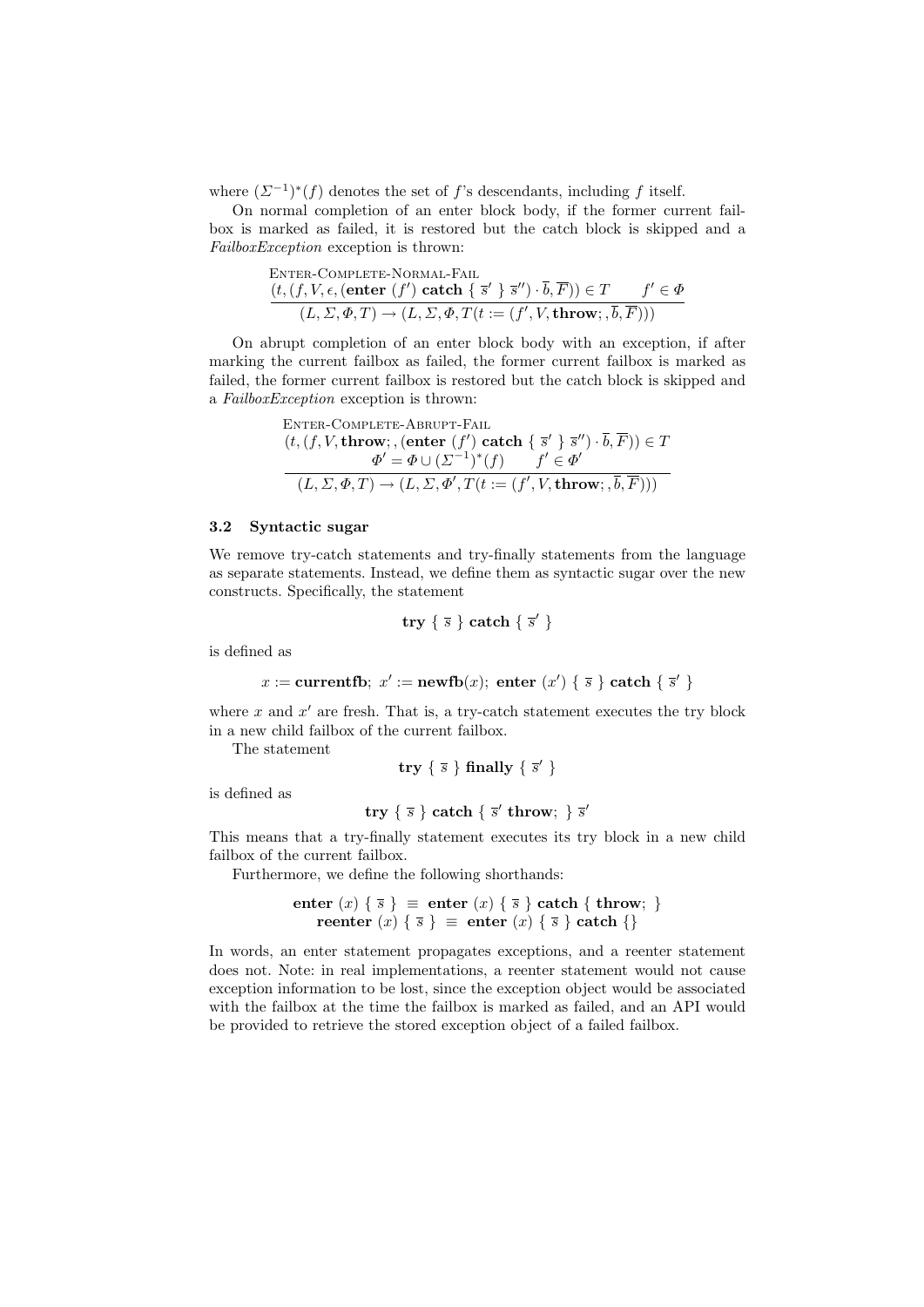#### 3.3 Terminology

We use the following terminology: We say that an event in a thread  $t$  occurs in a failbox f or a statement is executed (or executes) in f if the event occurs or the statement execution starts at a time when  $f$  is the current failbox of  $t$ . We say that a *failure occurs* in  $t$  when an unchecked exception is thrown (i.e., the continuation of  $t$  is a throw statement). We say that a statement execution fails if it completes abruptly because of an unchecked exception. We say that a failbox  $f$  fails when a failure occurs in  $f$ . We say that an execution step enters a failbox  $f$  if  $f$  is the current failbox after the step and was not the current failbox before the step. Similarly, we say that an execution step leaves a failbox f if is not the current failbox after the step and was the current failbox before the step.

#### 3.4 Example

The approach is illustrated and motivated by the example in Figure 2. (Note: In the examples we use a more conventional syntax.) It shows how the unsafe program of Figure 1 can be made safe using failboxes. A failbox f is created and then both the main loop and calls of  $addEntry$  are executed in f. This ensures that if a call of addEntry fails, the main loop terminates.

The example motivates why on entry to a try block, the failbox in which the try-catch statement executes is no longer considered the current failbox. This ensures that failures in method compute are properly caught by the try-catch statement, and do not cause the program to terminate.

## 4 Multithreading

#### 4.1 Synchronized statements: safety issues

One common way that the strict termination approach of dealing with failures is overridden, is through the use of **synchronized** blocks. A **synchronized** ( $o$ ) S block in Java acquires the lock of object  $o$ , executes statement  $S$ , and then releases the lock of o, even if S failed. This helps prevent deadlocks, but it creates a safety risk. In particular, if a failure occurs while  $o$  is inconsistent, the commonly intended safety property that shared objects whose lock is not held are consistent, is violated.

The problem is illustrated by the example program in Figure 3. It is a multithreaded version of the original example in Figure 1. Rather than processing each command before receiving the next command, the program receives a command, spawns a thread to process it, and immediately receives the next command. The Database object is shared by all command processing threads; accesses to the object are synchronized using a synchronized block.

This program is unsafe. In particular, in some executions, the intended safety property that whenever a shared object's lock is not held by any thread, the object is consistent, is violated. This property is relied on to guarantee that method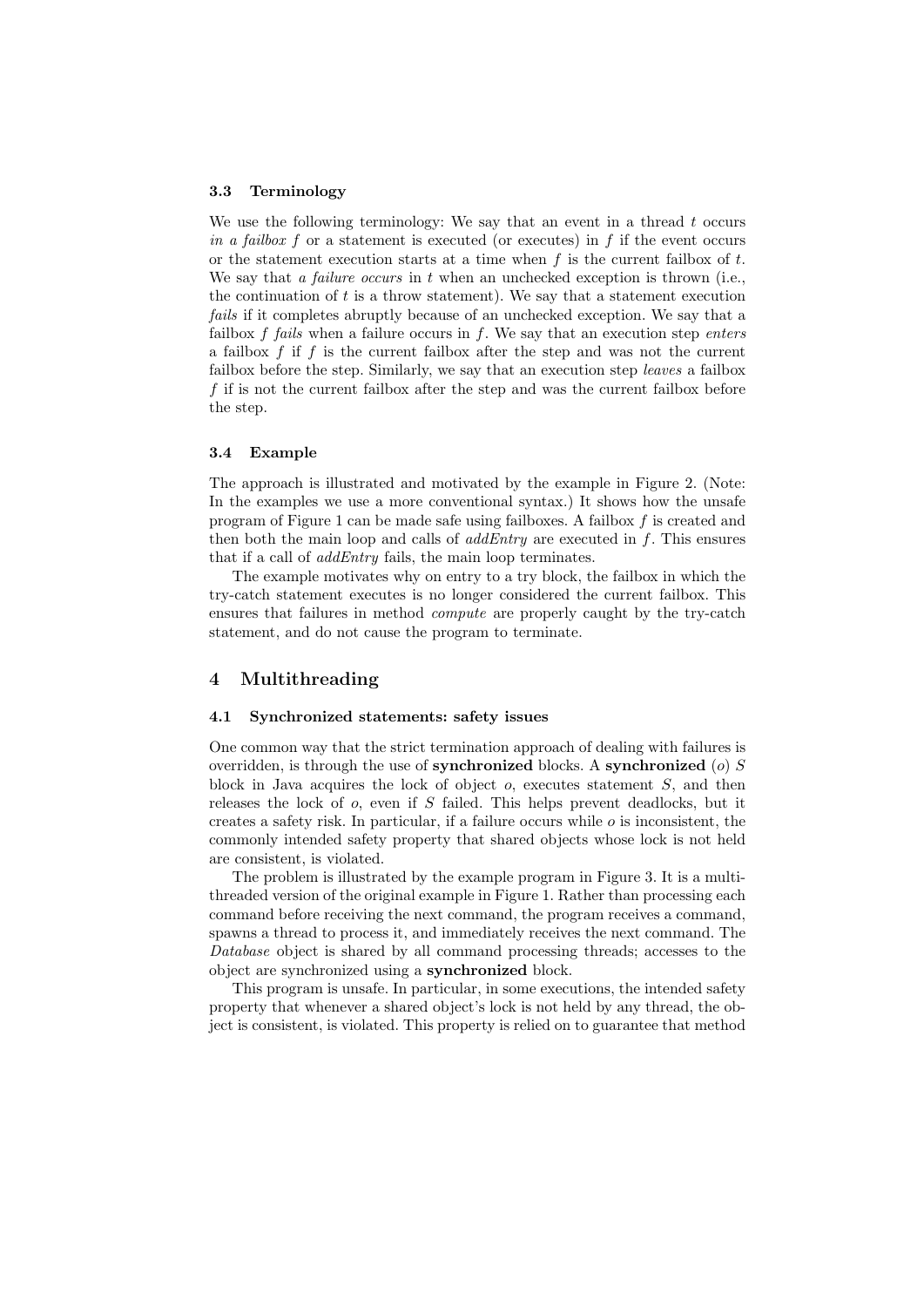

Fig. 2. The example of Figure 1, fixed using failboxes. When an  $addEntry$  call fails, failbox f is marked as failed. When control subsequently exits the try block, this is considered an attempt to enter  $f$ ; therefore, a  $FailboxException$  is thrown. As a result, the catch block is skipped, the loop is exited, and the program terminates safely. The sequence diagram shows the failbox transitions.

addEntry is called only on objects that are consistent. Specifically, suppose a failure occurs in method *addEntry* while the *Database* object is inconsistent. This causes the lock to be released. Subsequent command processing threads that acquire the lock will then see the Database object in an inconsistent state.

#### 4.2 Failboxes approach for safe synchronized statements

Failboxes can be used to write safe lock-based multithreaded programs, by associating each shared object with a failbox and running the code that accesses a shared object within the associated failbox. This way, when a failure occurs, the failbox is marked as failed, so that when another thread subsequently attempts to enter the failbox in order to access the object, an exception is thrown and the thread is prevented from seeing inconsistent state. The modified safety property is that whenever no thread holds a shared object's lock, either the object is consistent or its associated failbox is marked as failed.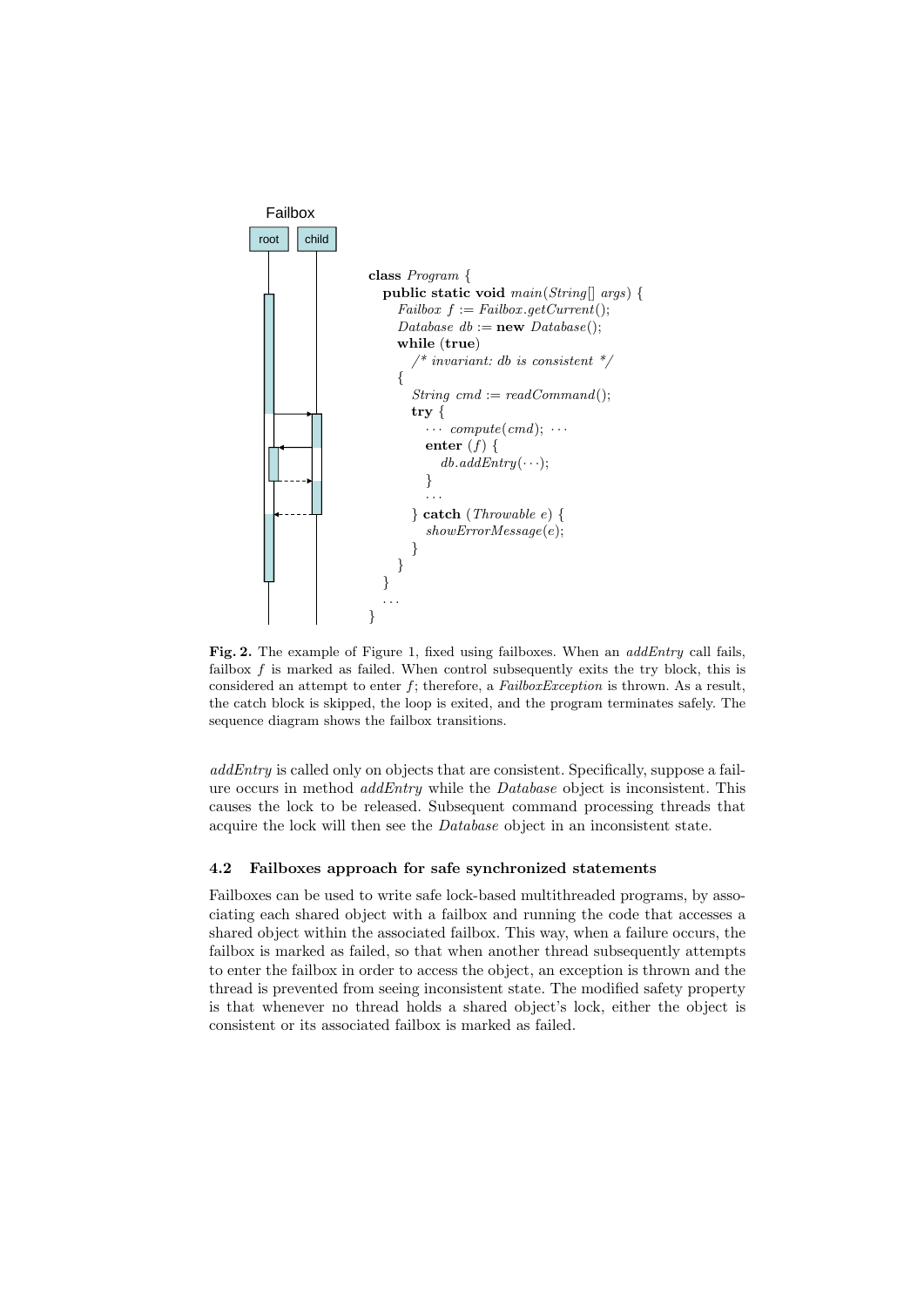```
class Program {
  public static void main(String[] args) {
    final Database db := new\ Database();while (true) {
      final String cmd := readCommand();new Thread() {
         public void run() {
           try {
              \cdots compute(cmd); \cdots\cdots synchronized (db) { db.addEntry(\cdots); } \cdots\} catch (Throwable e) { showErrorMessage(e); }
         }
       \} . start();}
  }
  . . .
}
```
Fig. 3. An unsafe program. A failure in *compute* is handled correctly, but if a failure occurs in method addEntry while the Database object is inconsistent, the object's lock is released, causing threads that subsequently acquire the lock to see the object in an unexpected state, violating safety.

The approach is illustrated in Figure 4. It is the example of Figure 3, made safe using failboxes. Specifically, the example uses an enter statement to execute the  $addEntry$  calls in the main thread's root failbox. When an  $addEntry$  call fails, this failbox is marked as failed before the lock is released. When another thread subsequently acquires the lock and attempts to enter the failbox, an exception is thrown, so that the thread is prevented from unsafely calling addEntry.

#### 4.3 Multithreaded failboxes

In a multithreaded program, it is possible for computations in multiple threads to be executing in the same failbox  $f$  concurrently. If this happens, we say  $f$  is multithreaded. The question then arises as to what happens when one of these computations fails. There are two distinct concerns involved in this matter: preserving the program's intended safety properties, and ensuring useful progress.

#### 4.4 Multithreaded failboxes: Safety

In a well-written program, a failure in one thread should not have safety implications for operations executing concurrently in other threads. Specifically, in a data-race-free program, where the program synchronizes accesses to shared memory using the language's synchronization constructs, an operation can see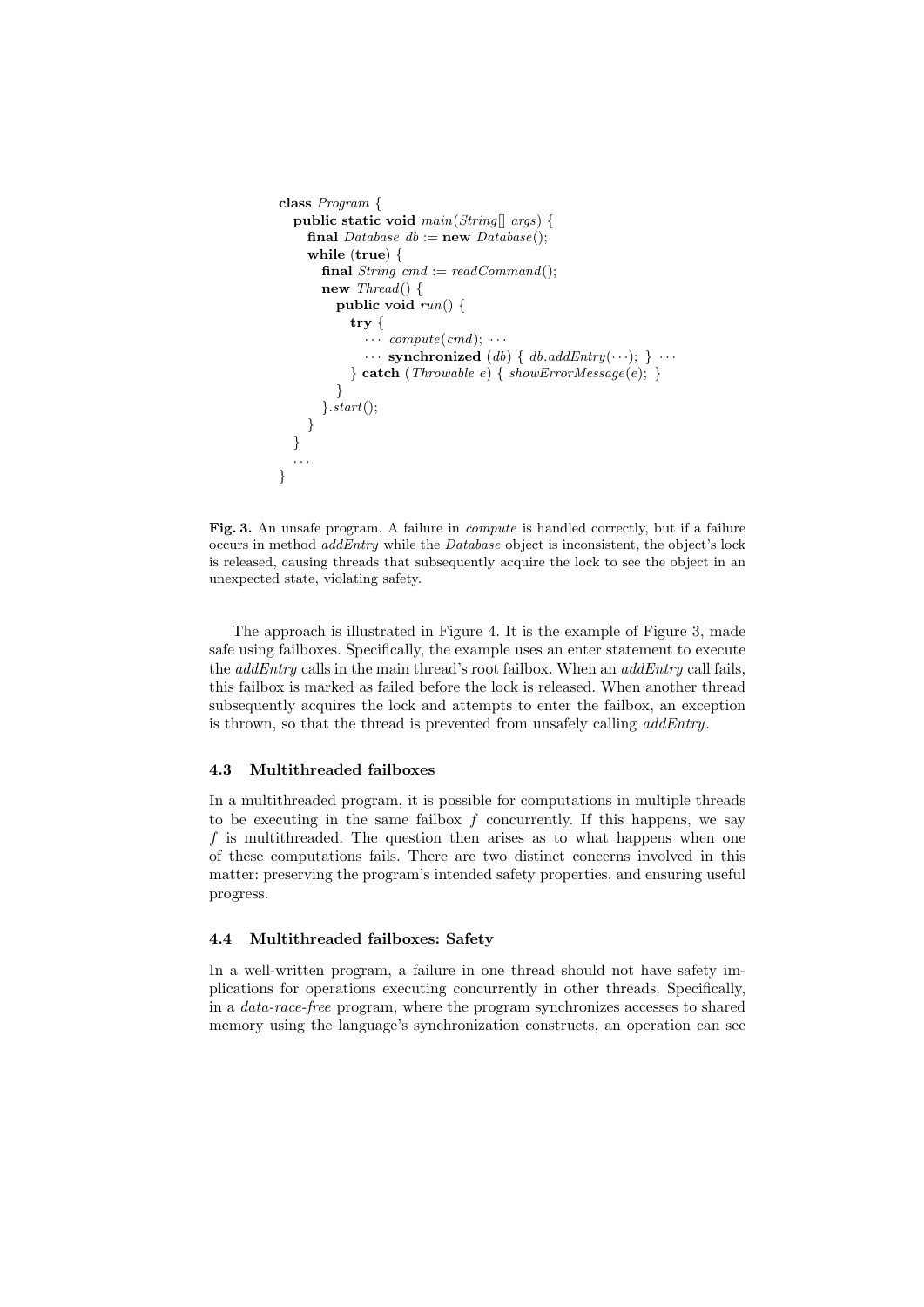```
class Program {
  public static void main(String[] args) {
    final Failbox f := \text{Failbox.getCurrent};
    final Database db := new\ Database();while (true) {
       final String cmd := readCommand();new Thread() {
         public void run() {
           try {
              \cdots compute(cmd); \cdots\cdots synchronized (db) { enter (f) { db.addEntry(\cdots); } } \cdots\} catch (Throwable e) { showErrorMessage(e); }
         }
       }.startInCurrentFailbox();}
  }
  . . .
}
```
Fig. 4. The example of Figure 3, made safe using failboxes. If a call of *addEntry* fails, failbox f is marked as failed and subsequent attempts by other threads to enter the failbox will fail. Furthermore, by the Fail Fast feature, a *stop* f signal is sent to all threads running in the failed failbox  $f$  or a descendant of  $f$ . In the example, this means the program terminates.

the data that was being manipulated by a computation that failed only if the operation is not concurrent with the failure, i.e., the operation was synchronized with the failed computation. (Formally, the failure *happens-before* the operation.) Therefore, to ensure safety, it is sufficient that synchronization constructs perform the necessary failboxes bookkeeping to ensure that if a failure happens in a failbox, no operation that is ordered after this failure through synchronization runs in this failbox. To achieve this, we specify the semantics of synchronized statements with respect to failboxes as follows: after acquiring the lock, the statement checks that the current failbox has not failed; otherwise, it throws a FailboxException. Furthermore, before releasing the lock, if the body completed abruptly with an exception, the current failbox is marked as failed. The step rules are shown in Figure 5.

#### 4.5 Properties

We are now ready to state and sketch the proof of the main properties of the failboxes approach.

We first define some terms. An execution is a finite or countably infinite sequence of program states. An *execution point* is a nonnegative integer that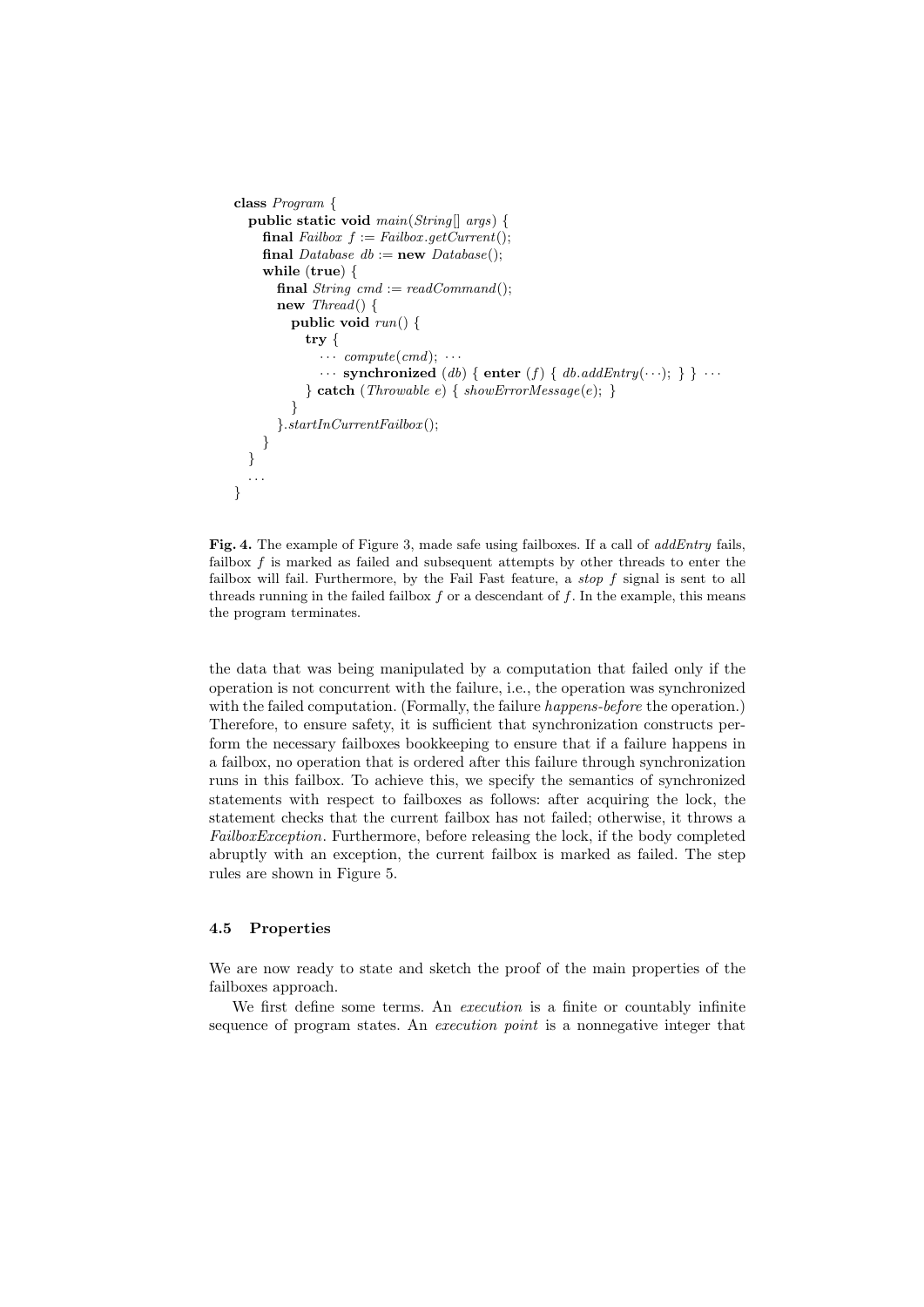| <b>SYNCHRONIZED</b>                                                                                                                    |                                                                                                                                  |  |  |                                                                                                                                                                                                                                     |  |  |
|----------------------------------------------------------------------------------------------------------------------------------------|----------------------------------------------------------------------------------------------------------------------------------|--|--|-------------------------------------------------------------------------------------------------------------------------------------------------------------------------------------------------------------------------------------|--|--|
| $(t, (f, V, \textbf{synchronized } (x) \{ \overline{s}' \} \overline{s}, \overline{b}, \overline{F})) \in T$                           |                                                                                                                                  |  |  |                                                                                                                                                                                                                                     |  |  |
| $V(x) = 0$ $o \notin \text{dom}(L)$ $f \notin \Phi$ $\overline{b}' = (\textbf{synchronized}(o); \overline{s}) \cdot \overline{b}$      |                                                                                                                                  |  |  |                                                                                                                                                                                                                                     |  |  |
|                                                                                                                                        |                                                                                                                                  |  |  | $(L, \Sigma, \Phi, T) \stackrel{t:\text{acq}(o)}{\rightarrow} (L(o:=t), \Sigma, \Phi, T(t:=(f, V, \overline{s}', \overline{b}', \overline{F})))$                                                                                    |  |  |
| SYNCHRONIZED-REENTRANT                                                                                                                 |                                                                                                                                  |  |  |                                                                                                                                                                                                                                     |  |  |
| $(t, (f, V, \textbf{synchnonized } (x) \{ \overline{s}' \} \overline{s}, \overline{b}, \overline{F})) \in T$ $V(x) = o$ $(o, t) \in L$ |                                                                                                                                  |  |  |                                                                                                                                                                                                                                     |  |  |
|                                                                                                                                        |                                                                                                                                  |  |  | $(L, \Sigma, \Phi, T) \rightarrow (L, \Sigma, \Phi, T(t := (f, V, \overline{s}' \overline{s}, \overline{b}, \overline{F})))$                                                                                                        |  |  |
|                                                                                                                                        | SYNCHRONIZED-COMPLETE-NORMAL<br>$(t, (f, V, \epsilon, (synchronized (o); \overline{s}) \cdot \overline{b}, \overline{F})) \in T$ |  |  |                                                                                                                                                                                                                                     |  |  |
|                                                                                                                                        |                                                                                                                                  |  |  | $(L, \Sigma, \Phi, T) \stackrel{t:rel(o)}{\rightarrow} (L \setminus \{(o, t)\}, \Sigma, \Phi, T(t := (f, V, \overline{s}, \overline{b}, \overline{F})))$                                                                            |  |  |
|                                                                                                                                        | SYNCHRONIZED-COMPLETE-ABRUPT                                                                                                     |  |  | $(t, (f, V, \textbf{throw}; , (\textbf{synchronized } (o); \overline{s}) \cdot \overline{b}, \overline{F})) \in T$<br>$\Phi' = \Phi \cup (\Sigma^{-1})^*(f) \qquad T' = T(t := (f, V, \mathbf{throw}; \overline{b}, \overline{F}))$ |  |  |
|                                                                                                                                        | $(L, \Sigma, \Phi, T) \stackrel{t:rel(o)}{\rightarrow} (L \setminus \{(o, t)\}, \Sigma, \Phi', T')$                              |  |  |                                                                                                                                                                                                                                     |  |  |

Fig. 5. Step rules for synchronized statements

serves as an index into an execution. A *thread execution point*  $(k, t)$  is a pair of an execution point  $k$  and a thread identifier  $t$ .

**Definition 1 (Happens-Before).** The happens-before relation  $\stackrel{\text{hb}_E}{\rightarrow}$  on thread execution points of an execution  $E = C_0, C_1, \ldots$  is the smallest transitive relation that satisfies the following properties:

– Any thread execution point of a thread t happens-before any subsequent thread execution point of t

$$
k_1 < k_2 \Rightarrow (k_1, t) \stackrel{\text{hb}_E}{\rightarrow} (k_2, t)
$$

– If execution step  $k_1$  is a release of some lock o by some thread  $t_1$ , and subsequent execution step  $k_2$  is an acquire of o by some thread  $t_2$ , then  $(k_1, t_1)$ happens-before  $(k_2 + 1, t_2)$ 

$$
C_{k_1} \stackrel{t_1:\text{rel}(o)}{\rightarrow} C_{k_1+1} \Rightarrow C_{k_2} \stackrel{t_2:\text{acq}(o)}{\rightarrow} C_{k_2+1} \Rightarrow k_1 < k_2 \Rightarrow (k_1, t_1) \stackrel{\text{hb}_E}{\rightarrow} (k_2+1, t_2)
$$

 $-$  If at execution step k thread t starts a new thread t' (see Figure 6), then  $(k, t)$  happens-before  $(k + 1, t')$ 

$$
C_k \stackrel{t:\mathsf{fork}(t')}{\to} C_{k+1} \Rightarrow (k,t) \stackrel{\mathrm{hb}_E}{\to} (k+1,t')
$$

The Main Lemma states that once an exception occurs in a failbox, no code executes in that failbox "afterwards".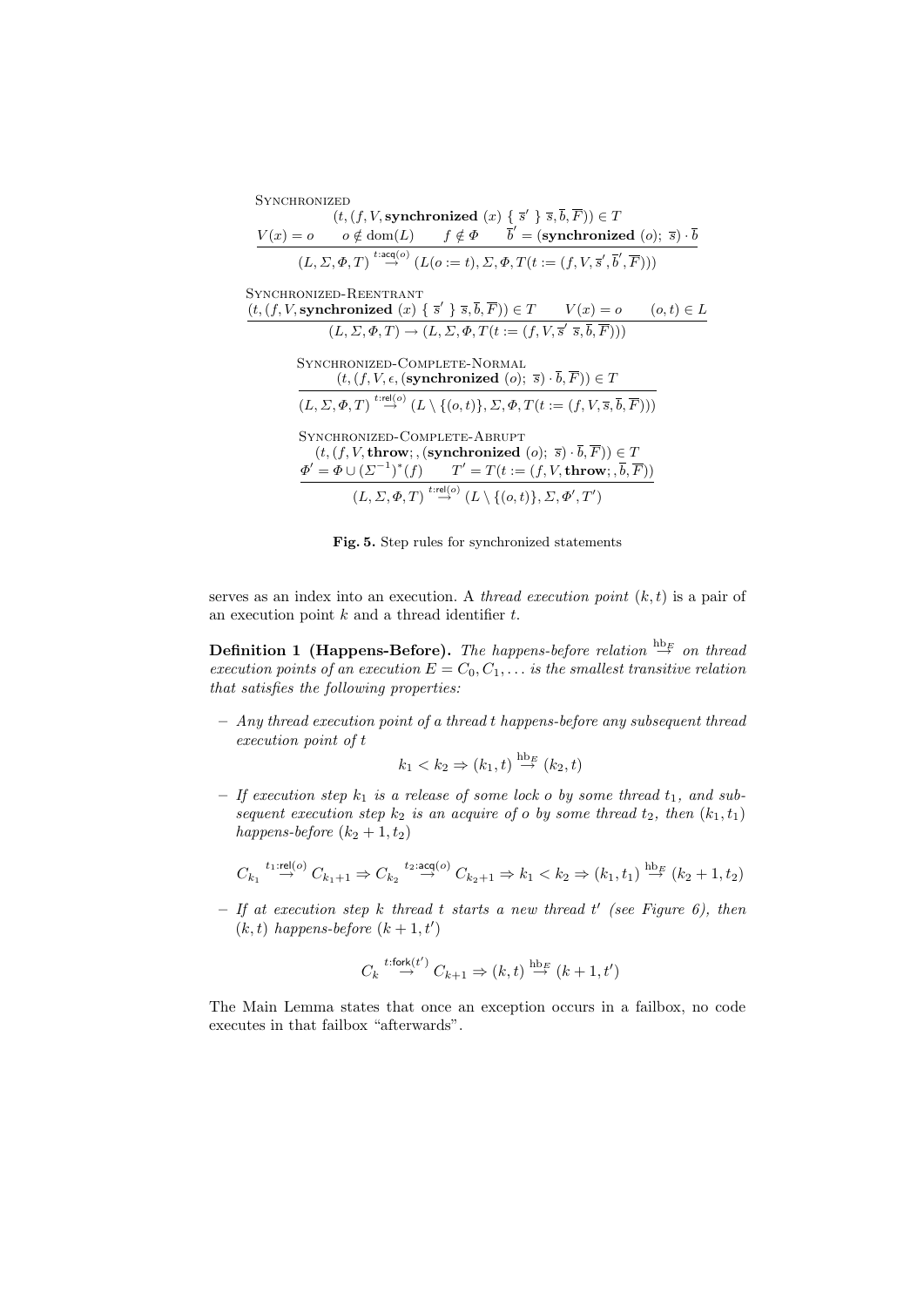**Lemma 1 (Main Lemma).** Consider an execution E of a program  $\pi$  of the extended language, and consider two thread execution points  $(k_1, t_1)$  and  $(k_2, t_2)$ in E, such that  $(k_1, t_1)$  happens-before  $(k_2, t_2)$ . If  $t_1$  is executing in some failbox  $f_1$  in state  $k_1$ , and  $t_2$  is executing in some descendant  $f_2$  of  $f_1$  in state  $k_2$ , then if  $t_1$  is failing in state  $k_1$ , then  $t_2$  is failing in state  $k_2$ .

$$
\csc(\pi, E) \Rightarrow (k_1, t_1) \stackrel{\text{the}}{\rightarrow} (k_2, t_2) \Rightarrow
$$
\n
$$
C_{k_1} = (L_1, \Sigma_1, \Phi_1, T_1) \Rightarrow T_1(t_1) = (f_1, V_1, \text{throw}; \overline{b}_1, \overline{F}_1) \Rightarrow
$$
\n
$$
C_{k_2} = (L_2, \Sigma_2, \Phi_2, T_2) \Rightarrow T_2(t_2) = (f_2, V_2, \overline{s}_2, \overline{b}_2, \overline{F}_2) \Rightarrow
$$
\n
$$
f_2 \in (\Sigma_2^{-1})^*(f_1) \Rightarrow \overline{s}_2 = \text{throw};
$$

*Proof.* It suffices to prove for every prefix of some path from  $(k_1, t_1)$  to  $(k_2, t_2)$ in the happens-before graph, that at the thread execution point  $(k_3, t_3)$  at the end of the prefix, one or more of the following hold:

- the thread is failing and the current failbox is  $f_1$
- failbox  $f_1$  and its descendants have been marked as failed and one or more of the following hold:
	- the current failbox is not  $f_1$  or a descendant of  $f_1$ , or
	- the thread is failing.

This can be proved easily by induction on the length of the prefix and case analysis on the last edge.

Now consider an execution E of a program  $\pi$  and a *dependency relation* D on the thread execution points of  $E$ . We say  $E$  uses failboxes correctly with respect to  $D$ , if whenever thread execution point  $p_2$  depends on thread execution point  $p_1$ , the current failbox at  $p_2$  is a descendant of the current failbox at  $p_1$ . We say E is dependency-safe with respect to D if whenever  $p_2$  depends on  $p_1$ , and  $p_1$  happens-before  $p_2$ , and  $p_1$  is failing, then  $p_2$  is failing. We then have the Soundness Theorem: if E uses failboxes correctly with respect to  $D$ , then E is dependency-safe with respect to D. This follows directly from the Main Lemma.

A machine-checked proof of these properties is available online [12].

#### 4.6 Multithreaded failboxes: Ensuring useful progress

Even if a computation is safe, it might not be contributing to the useful work of the application. Specifically, if multiple computations are running in the same failbox, then this is taken to mean that they depend on each other for useful progress. As a result, if one of them fails, there is no point for the others to continue, so they should be stopped to free up CPU cycles, memory, and other resources these computations may be using. Therefore, in our approach, at the time a failbox  $f$  is marked as failed, a *stop*  $f$  signal is sent to all threads currently running in  $f$  or a descendant of  $f$ . When the signal arrives, this results in a FailboxException being thrown in the target thread, provided it is still running in  $f$  or a descendant. To allow efficient implementations, we do not impose timing constraints on the delivery of the signal, except that it must arrive eventually.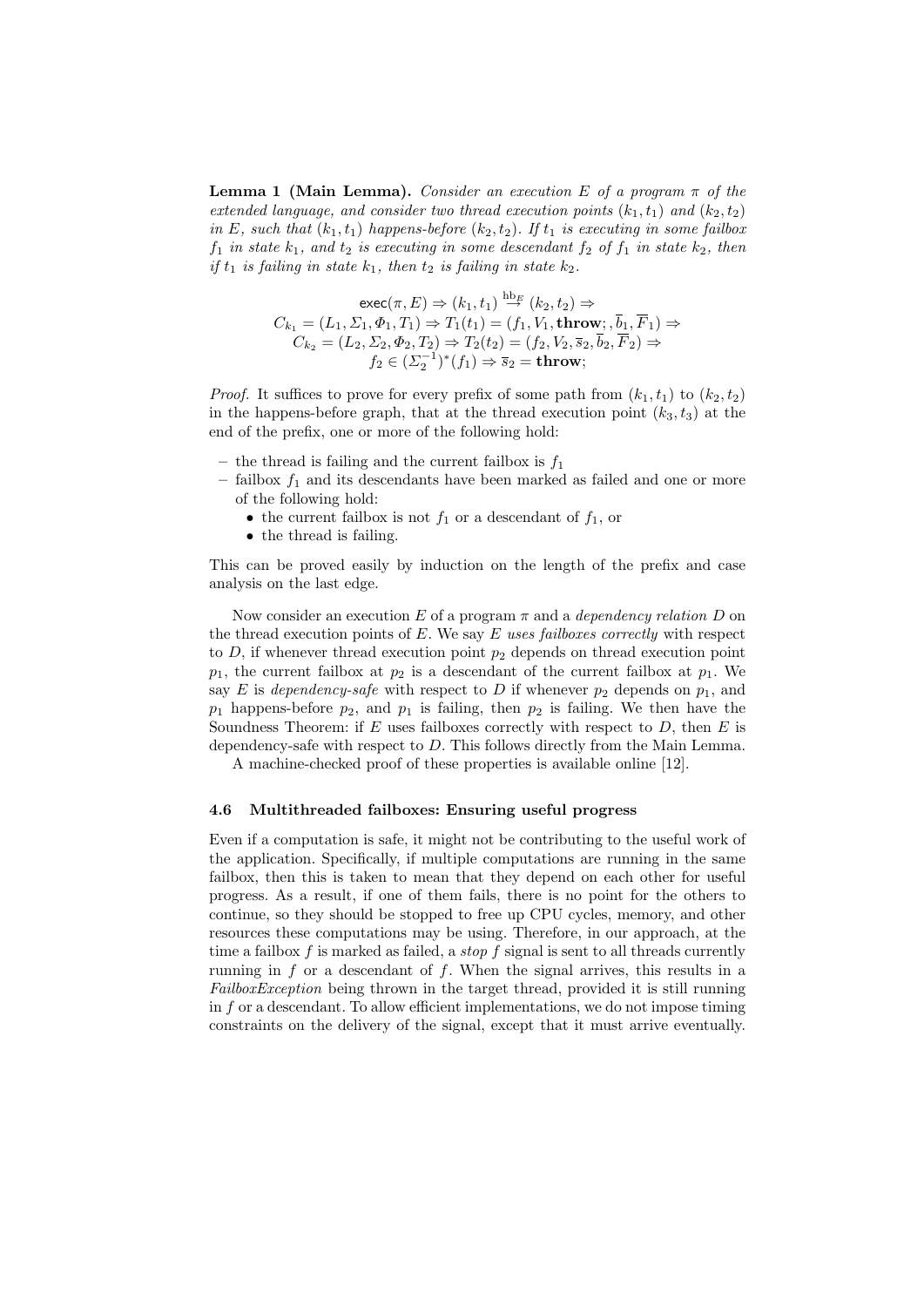We call this mechanism the Fail Fast mechanism (after the Fail Fast principle  $[20]$ ).

The usefulness of the Fail Fast mechanism is illustrated by the example in Figure 4. Once failbox  $f$  has failed, all subsequent attempts to access the database fail. Assuming most commands access the database, this means the program's functionality is severely degraded. Therefore, it seems appropriate to escalate the failure and terminate the program. This typically signals a system administrator or service management daemon to restart the program in a clean state, hopefully restoring full service. In the example, this behavior is achieved by running not just the  $addEntry$  calls, but the main loop as well, in failbox f. When an  $addEntry$  call fails, an asynchronous exception is thrown in the main thread, which causes the loop to terminate.

In fact, since the existing command processing threads are unlikely to be able to run to completion successfully, it makes sense to terminate these as well. This is achieved in the example by running the command processing threads in failbox f as well, by using method  $startInCurrentFailbox$  (added by our language extension) instead of start to start these threads. (To ensure backward compatibility, method *start* starts the new thread in a newly created root failbox, so that failure of the new thread does not cause a stop signal to be sent to the original thread.)

In the example, the failbox hierarchy is as follows. Failbox  $f$ , a root failbox, has one child for each try block execution. This ensures, as before, that exceptions in method compute do not cause the program to terminate.

The step rules for thread creation are shown in Figure 6. In the formal language, statement fork corresponds with method  $startInCurrentFailbox$ , and fork∗ corresponds with method start.

Fork

$$
\frac{t'\notin \text{dom}(T) \qquad T'=T(t:= (f,V,\overline{s},\overline{b},\overline{F}))\in T}{(L,\Sigma,\varPhi,T) \stackrel{t:\text{for}(t')}{\longrightarrow} (L,\Sigma,\varPhi',T') } \quad \frac{(L,\Sigma,\varPhi',T')}{(L,\Sigma,\varPhi',T')}
$$

Thread-Complete-Abrupt  $(t, (f, V, \mathbf{throw}; \epsilon, \epsilon)) \in T$   $f \notin \Phi$   $\Phi' = \Phi \cup (\Sigma^{-1})^*(f)$  $(L, \Sigma, \Phi, T) \rightarrow (L, \Sigma, \Phi', T)$ 

fork∗ {  $\overline{s}$  }  $\equiv$  fork {  $x := \text{newfb}$ ; reenter  $(x)$  {  $\overline{s}$  } } where x is fresh

Fig. 6. Step rules for thread creation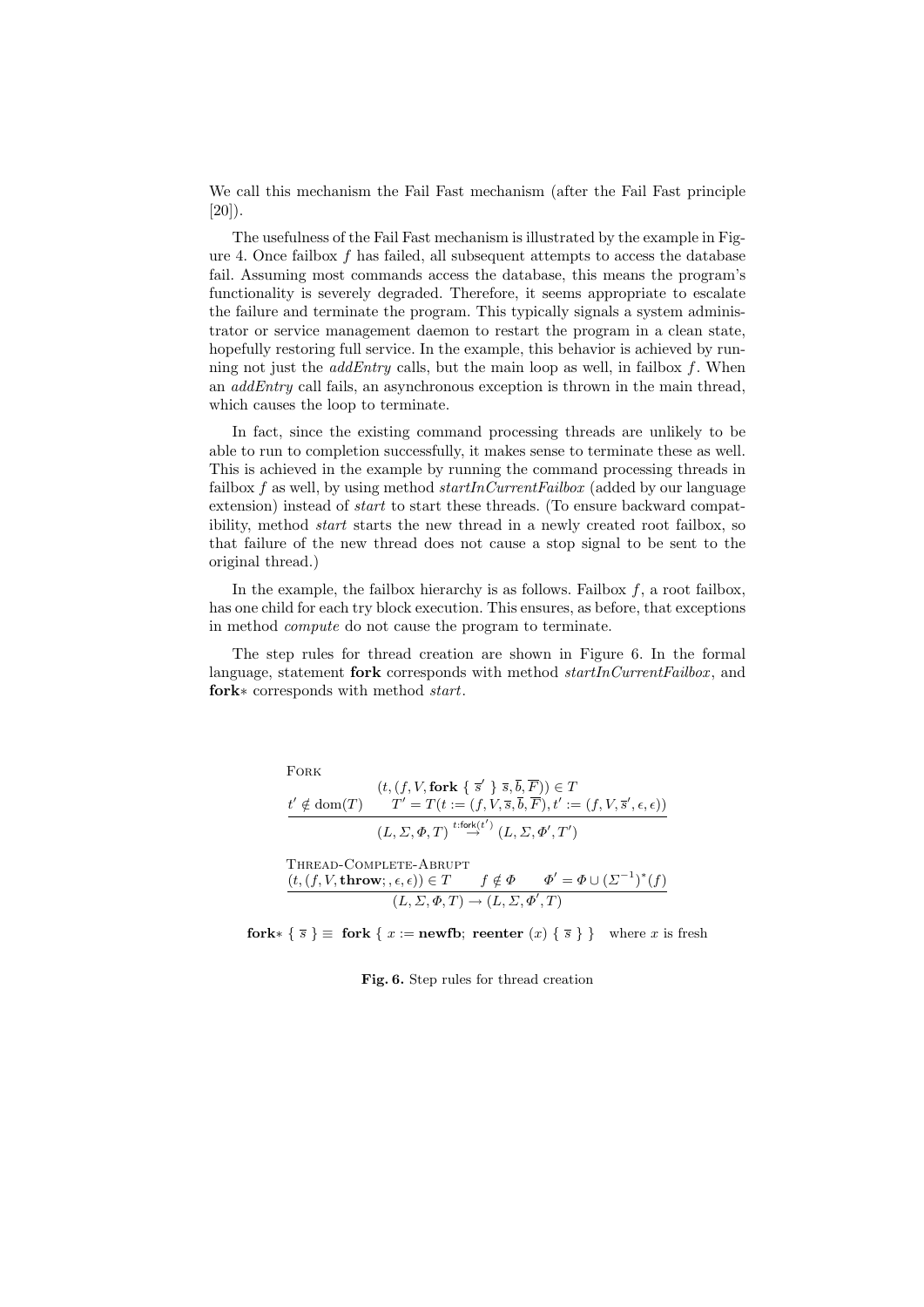#### 4.7 Wait dependency safety

A sub-concern of the concern of ensuring useful progress is the concern of ensuring progress. Specifically, one of the correctness properties that are difficult to achieve in the presence of unchecked exceptions is wait dependency safety, the property that if, in a given program execution, a wait operation  $W$  depends on a computation  $A$ , then, assuming that  $W$  terminates if  $A$  does not fail,  $W$ terminates. Analogously to the dependency relation used in the definition of dependency safety, the wait dependency relation used here is an application-specific relation; the intention is that if a wait operation  $W$  depends on a computation A, this means that, abstractly speaking, W waits for a signal to be sent by A. In Java, a typical example of this is when  $W$  is an  $Object.wait$  call on some object  $o$  and A at some point performs an *Object.notifyAll* call on  $o$ .

Failboxes can be used to achieve wait dependency safety. We say that a program uses failboxes correctly for the purpose of wait dependency safety if whenever in a given program execution, a wait operation  $W$  depends on a computation  $A$ , then  $A$  runs in a failbox  $f$  and  $W$  runs in a descendant of  $f$ . We then have the property that if a program uses failboxes correctly for the purpose of wait dependency safety, then the program is wait-dependency-safe. Indeed, if A fails, a stop signal is sent to the thread that is running  $W$ . As a result, when the signal arrives, either  $W$  has already terminated, or  $W$  is terminated by the FailboxException thrown by the Fail Fast mechanism. We call this property the soundness of the Fail Fast mechanism.

A machine-checked proof of this property is available online [12].

## 5 Cancellation and Compensation

We propose the use of failboxes in programs to make them safe for failures. However, it turns out that if failboxes are applied correctly in a program, then this also enables safe cancellation of computations, with no extra effort, and without the need for polling, through the Fail Fast mechanism. In order to enable cancellation of a computation, the program runs it in a dedicated failbox; to cancel the computation, it calls the Failbox object's cancel method, which simulates the occurrence of a failure in the failbox and triggers the Fail Fast mechanism. This achieves the convenience of the deprecated Thread.stop approach, without the safety risk.

Consider for example the program of Figure 4. The main loop repeatedly receives a command and starts a command thread to process it. The processing is done inside a try-catch statement, and therefore in a per-command child failbox of the root failbox. This program could be extended to enable cancellation of commands as follows. In order to cancel a command, the program calls the command failbox's cancel method. If the command thread is executing in the command failbox, it is stopped; however, if it is executing inside the database, it is allowed to continue to execute until it leaves the root failbox and re-enters the command failbox, at which point an exception is thrown. Contrast this with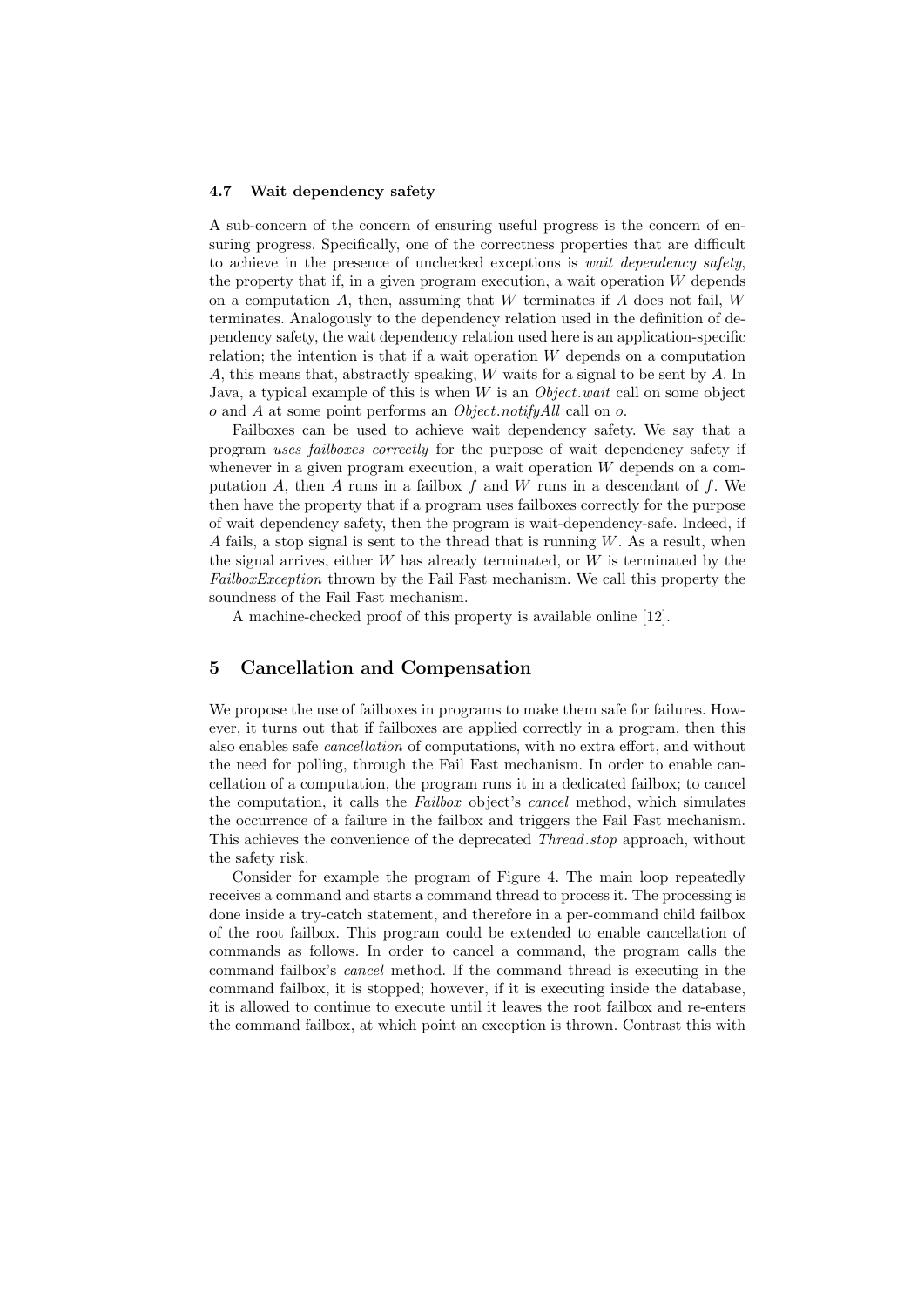calling stop on the command thread, which would stop the thread even if it was running in the database, causing the entire program to fail.

The failboxes mechanism also enables safe compensation. By compensation, we refer to the scenario where a client computation invokes a service offered by a provider computation, which changes the provider's state. This imposes the obligation on the client to invoke a compensating service to restore the provider's state, after the client is done using the service. The conventional approach to compensation is through try-finally statements. However, an unchecked exception can cause the compensation action to be skipped, if the exception occurs after the action that is to be compensated, but before the try block is entered, or if it occurs after the finally block is entered, but before the compensation action completes.

This may be addressed using the failboxes mechanism by performing the following transformation:

| init();              |               | enter (provider) {    |
|----------------------|---------------|-----------------------|
| $\mathbf{try}$ {     |               | $init()$ ;            |
| $//$ Use the service |               | reenter $(client) \{$ |
| $\}$ finally $\{$    | $\Rightarrow$ | $//$ Use the service  |
| $compare \nset($ ;   |               |                       |
|                      |               | compare ();           |
|                      |               |                       |

Before invoking the service, the thread running the client computation enters the provider's failbox. After the service is invoked, it re-enters the client failbox using a nested reenter statement where the client uses the service. When the client is done using the service, it leaves the nested enter statement, causing the thread to re-enter the provider failbox, perform the compensating action, and finally leave the outer enter statement, re-entering the client failbox. This approach guarantees that either the compensation occurs or the provider failbox is marked as failed. If an exception occurs while the client uses the service, the client failbox is marked as failed, but the exception is not propagated by the reenter statement. This ensures that compensation is not skipped. When the thread leaves the outer enter statement, it enters the client failbox, which was marked as failed, and therefore the exception is propagated from that point, as in the case of the try-finally statement.

#### 6 Proof rules

To show that it is easy to reason about programs that use failboxes, in this section we propose separation logic proof rules for the main envisaged usage patterns.

Recall the semantics of separation logic assertions: emp describes the empty heap, and the separate conjunction  $P * Q$  describes a heap that can be split into one that satisfies  $P$  and one that satisfies  $Q$ :

$$
s, h \vDash \textbf{emp} \Leftrightarrow h = \emptyset \quad s, h \vDash P * Q \Leftrightarrow \exists h_1, h_2 \bullet h = h_1 \uplus h_2 \wedge s, h_1 \vDash P \wedge s, h_2 \vDash Q
$$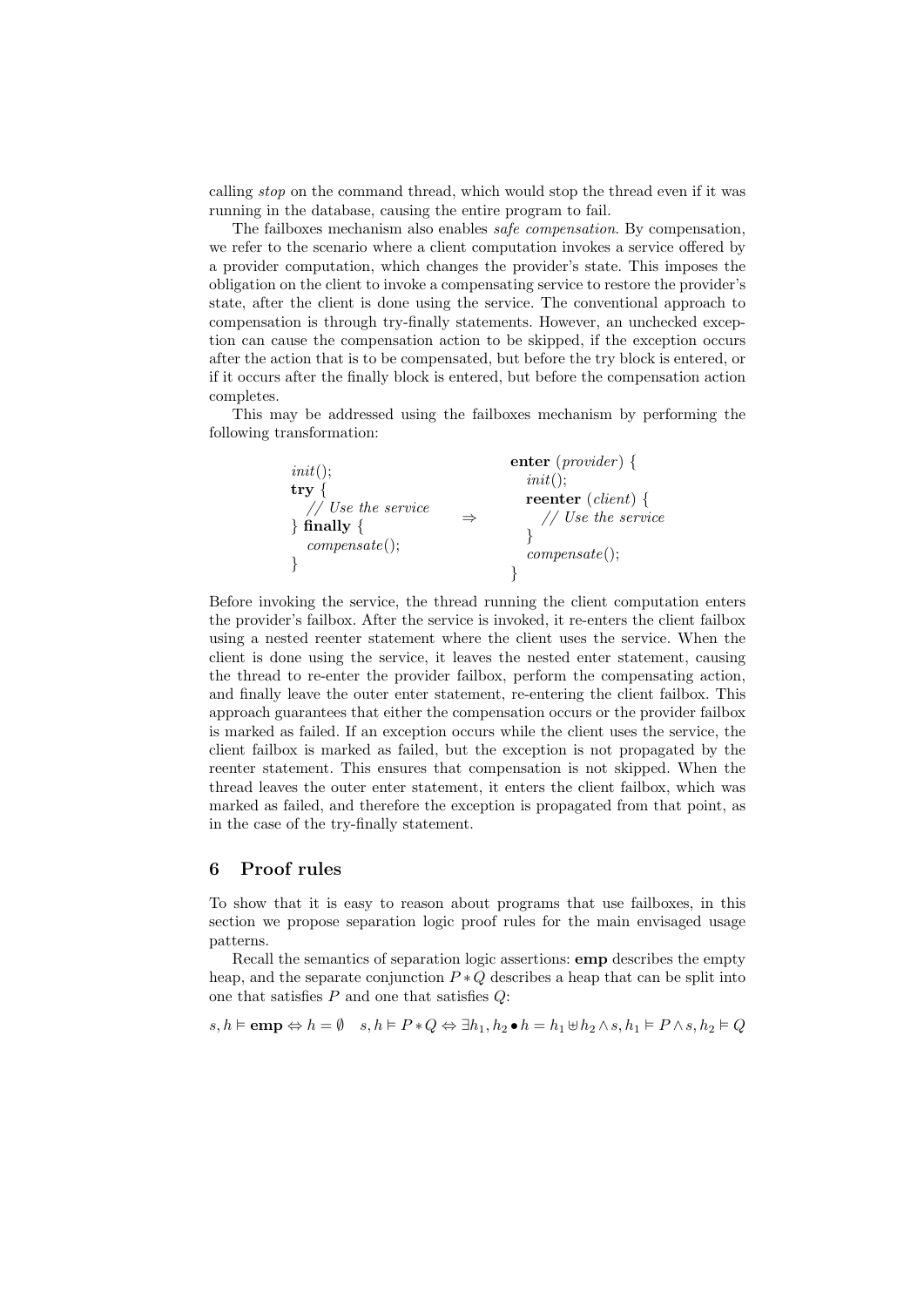We extend the syntax of correctness judgments (but not the syntax of assertions) to be failboxes-aware. Specifically,

$$
\Sigma; f \vdash \{P\} \ \overline{s} \ \{Q\}
$$

denotes the correctness of statement list  $\bar{s}$  under commitment list  $\Sigma$ , current failbox  $f$ , precondition  $P$ , and postcondition  $Q$ . The syntax of commitment lists is as follows:

$$
\Sigma ::= \epsilon \mid \Sigma, f : P
$$

We say that assertion  $P$  is committed to failbox  $f$ . Informally, this means that to access the resources of  $P$ ,  $f$  must first be entered. Failboxes are denoted using logical variables.

The above correctness judgment implies the following validity statement:

$$
[\![\Sigma]\!] * P \Rightarrow \mathsf{valid}(\overline{s}, [\![\Sigma]\!] * Q, [\![\Sigma]\!] * \mathsf{true})
$$

(under the assumption that  $\bar{s}$  does not assign to any variables that  $\Sigma$  depends on) where  $\Sigma$  is here interpreted as a separation logic assertion as follows:

$$
\llbracket \epsilon \rrbracket \equiv \mathbf{emp} \qquad \llbracket \Sigma, f : P \rrbracket \equiv \llbracket \Sigma \rrbracket * (f \in \Phi \lor P)
$$

i.e., for each commitment  $f : P$ , either P holds (and is owned by the current thread) or f has failed. valid $(\bar{s}, Q, R)$  is true under a given heap, failed set, and variable environment, if after executing  $\bar{s}$  in this state, upon normal completion Q holds and upon abrupt completion R holds.

A throw statement always satisfies partial correctness.

C-THRow  

$$
\Sigma
$$
;  $f \vdash \{P\}$  throw;  $\{Q\}$ 

For verifying a try-catch statement, the heap is split into two parts: part  $P_f$  is accessed by the try block only inside enter  $(f)$  statements, and part  $P$ is accessed freely. The second premise of the rule ensures soundness for normal completion of the try block. The third is for the case where the try block fails.

C-TRYCATOR  
\n
$$
\frac{\forall f' \bullet \Sigma, f : P_f; f' \vdash \{P\} \overline{s} \{Q\}}{\Sigma; f \vdash \{P_f * P\} \text{ try } \{\overline{s}\} \text{ catch } \{\overline{s}'\} \{Q'\}}.
$$

(under the assumption that  $P_f$  does not depend on any variables that  $\bar{s}$  assigns to).

An enter block can access the piece of heap associated with the failbox being entered.

C-ENTER  
\n
$$
\Sigma; f \vdash \{P * P_f\} \overline{s} \{Q * P_f\}
$$
\n
$$
\overline{\Sigma, f : P_f; f' \vdash \{P \land x = f\} \text{ enter } (x) \overline{s} \{Q\}}
$$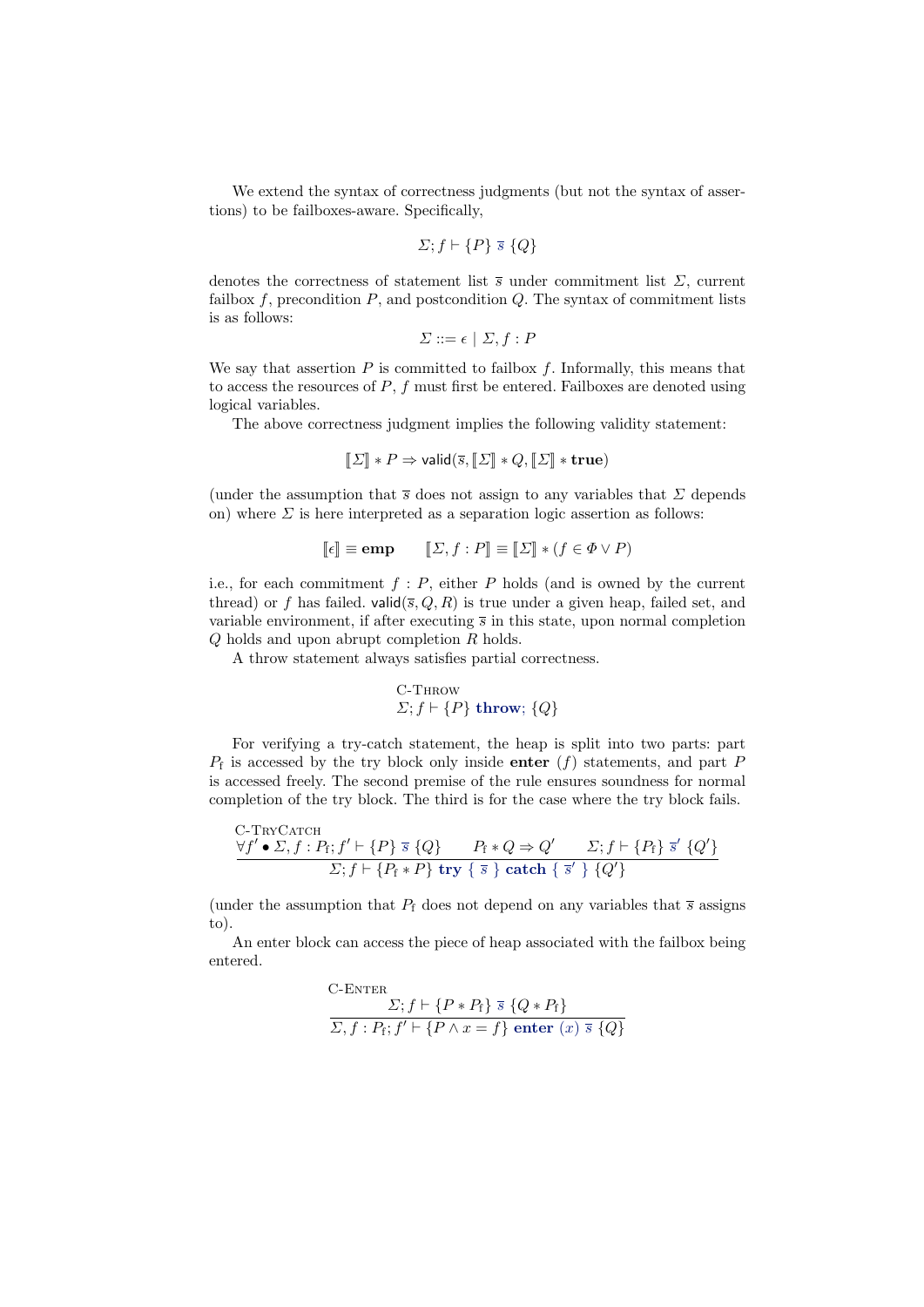The compensation pattern can be verified as follows.

C-COMPENSATION  
\n
$$
\Sigma; f \vdash \{P * P_f\} \overline{s}_1 \{Q_1 * P'_f \land y = f'\}
$$
\n
$$
\frac{\Sigma, f : P'_f; f' \vdash \{Q_1\} \overline{s}_2 \{Q\}}{\Sigma, f : P_f; f' \vdash}
$$
\n
$$
\frac{\Sigma, f : P_f; f' \vdash}{\{P \land x = f\} \text{ enter } (x) \{ \overline{s}_1 \text{ reenter } (y) \{ \overline{s}_2 \} \overline{s}_3 \} \{Q\}}
$$

(under the assumption that  $P'_{\rm f}$  does not care about any variables that  $\overline{s}_2$  assigns to). The compensation pattern allows the commitment  $f : P_f$  to be replaced temporarily with the commitment  $f : P'_f$ .

A machine-checked soundness proof of these proof rules is available online  $[12]$ 

We developed a prototype verifier based on these ideas [12].

### 7 Implementation Issues

We created a prototype implementation of the approach on the .NET Framework as a  $C#$  3.0 library.  $C#$  3.0's lambda expression syntax can be used to write reasonably concise enter statements.

A major complication for achieving a fully correct implementation of the approach in the form of a library, is the fact that the .NET Framework Common Language Runtime may throw an exception at any program point, due to an internal resource limit being reached or an internal error being discovered within the execution engine [21]. (The same holds for the Java Virtual Machine. See the Java Virtual Machine Specification, Second Edition [14], Section 2.16.2.) Specifically, if an enter block completes abruptly with an exception, no internal exception must intervene between catching the exception and marking the failbox as failed; otherwise, the enter statement completes without marking the failbox as failed, breaking dependency safety.

Version 2.0 of the .NET Framework introduced constructs specifically for writing code that must execute reliably in the presence of internal exceptions [21]. We used these constructs in our prototype implementation to ensure that on abrupt completion of the body of an enter statement, the failbox and its descendants are marked as failed and stop signals are sent to other threads executing in the failbox or its descendants. Specifically, we used the following API:

#### $ExecuteCodeWithGuaranteedCleanup(t, c, u)$

where  $t$  and  $c$  are delegates (similar to function pointers in C) and  $u$  is arbitrary user data that is passed to t and c. The API first executes t. When t completes, either normally or abruptly, the cleanup delegate  $c$  is executed. The API guarantees that no internal exceptions occur during the execution of c, provided that  $c$  satisfies certain constraints, such as: no heap memory allocation, and no unbounded call stack memory allocation. Unfortunately, these constraints have not been spelled out very precisely anywhere; we had to make some assumptions as to what can reasonably be executed without the risk of internal exceptions.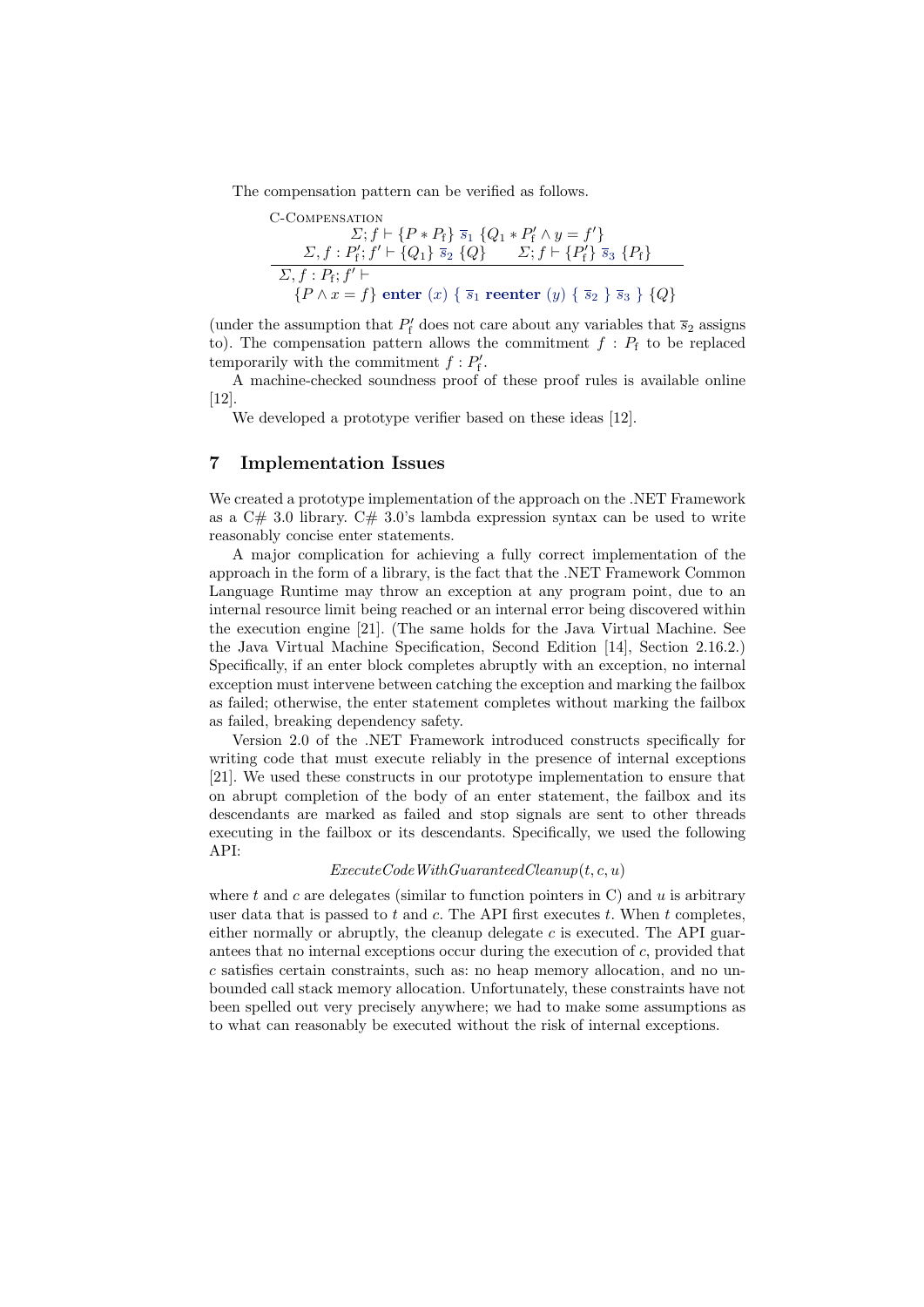We have performed a few microbenchmark performance tests. These indicate the following approximate timings for the following statements:

| Statement                       |           | Timing Timing* |
|---------------------------------|-----------|----------------|
| $\{try\}$ catch $\{\}$          | $13\mu s$ | $1.9 \mu s$    |
| try { enter $(f)$ {} } catch {} | $23\mu s$ | $3.4\mu s$     |

To measure the impact of the *ExecuteCodeWithGuaranteedCleanup* construct, we replaced it with a dummy that uses a simple try-finally statement. The resulting timings are shown in the third column. It turns out that the overhead of this construct dominates the run time.

Even though the current performance is probably acceptable for most realworld applications, we believe it can still be improved significantly, in particular if the constructs are implemented directly in the virtual machine rather than as a library. Performing such an implementation is future work.

We have also prepared a prototype implementation of failboxes as a library on the Java virtual machine. However, due to the absence of constructs to prevent internal or asynchronous exceptions on this platform, the implementation is not safe in the presence of such exceptions.

The prototype implementations are available on line [12].

### 8 Related Work

To the best of our knowledge, failboxes are the first approach for programmers to achieve dependency safety of their Java-like programs that combines low programming overhead, low performance overhead, and low reasoning overhead, and is compositional (i.e. failboxes can be nested arbitrarily).

Languages as operating systems Many extensions of Java have been proposed that support running multiple programs or tasks in the same virtual machine. These can typically be used to enforce dependency safety. However, in contrast to failboxes, all of these have goals beyond dependency safety, typically including protection against malicious code, and accounting of memory and other resources. As a result, they impose greater programming and performance overhead on communication between tasks than the overhead of switching between failboxes.

Perhaps the most closely related such system is Luna [11]. To support memory accounting and immediate guaranteed memory reclamation when a task is killed, the heap is logically partitioned among the tasks; the only way for one task to access an object belonging to another task is through a remote pointer, which is distinguished from local pointers through its type. When a task is killed, remote pointers pointing into it are *revoked*, so that if the task was holding a lock, other tasks do not see inconsistent state. Failboxes offer no memory accounting or guaranteed memory reclamation, but in turn impose a lower programming and performance overhead. Specifically, passing data across tasks requires either copying or the use of remote pointers, both of which incur a programming and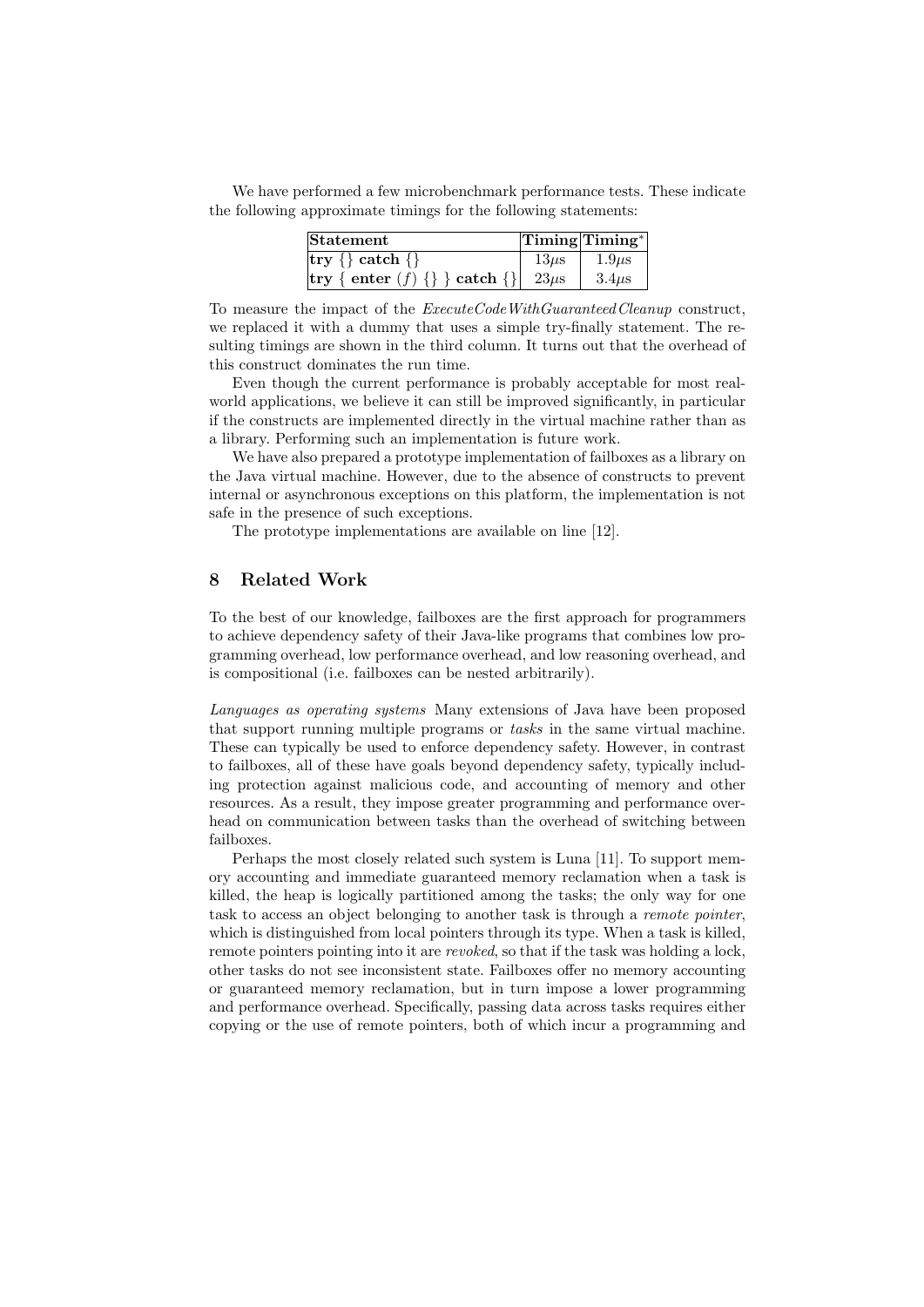performance overhead; failboxes, in contrast, allow data to be passed around freely.

DrScheme [8, 7] is a Scheme environment designed for programs that serve as platforms for other programs. In DrScheme, it is possible for two child programs to share a mutable data structure and yet be killed independently. The solution is to host the data structure in a separate thread, and to access it only via message passing with this thread. DrScheme's contribution is that it enables two untrusted child programs to set up such a shared data structure without circumventing resource policies and without the need for the shared structure to be trusted by the kernel. However, from a dependency safety point of view, the situation is as in Java: DrScheme requires either the use of message passing between separate threads or manually guarding dependent code.

Erlang [1] is a language focused on reliability. Inconsistent data structures within a process are ruled out because the language has no destructive update. Processes communicate through asynchronous message passing. Fail-fast is achieved by linking processes: when a process dies, an exit signal is sent to linked processes, causing those to die as well by default.

Non-compositional approaches Marlow et al. [16] propose an extension of concurrent Haskell with constructs that make it possible to write safe programs where one thread throws an asynchronous exception in another thread. The block  $e$  construct disables asynchronous exceptions during execution of  $e$ ;  $e$  can use unblock  $e'$  to re-enable them during execution of a sub-expression  $e'$ . Unlike failboxes, the block construct is not compositional; for example, in the program of Figure 4, the addEntry call could be protected against cancellation of jobs using block; however, imagine the command processing program is part of a larger system. Then one may want to cancel the program as a whole, including any  $addEntry$  calls. This is possible with failboxes (by cancelling failbox f, which cancels its descendants as well), but not with the block construct. Also, the construct does not help in dealing with failures; for example, a failure during the addEntry call would not prevent further accesses to the database. However, the block construct, or something similar, is useful and even necessary to be able to robustly implement failboxes as a library in a given language.

Starting with version 2, the .NET Framework includes reliability features that make it possible to write cleanup routines that are guaranteed to execute even in the presence of failure or cancellation [21]. However, like the block construct, the approach is not compositional: these cleanup routines cannot be cancelled; furthermore, they must be carefully coded to rule out failures within the cleanup routines themselves since those are not dealt with safely. The mechanism is intended only for manipulation of execution environment resources; it is not for general application use.

Three further reliability-related features in .NET Framework version 2 are the following. Firstly, cancellation is disabled during finally blocks. This enables safe cleanup in the presence of cancellation (but not failure). Secondly, an unhandled exception in one thread kills all other threads, without executing catch or finally blocks. However, in the thread that throws the unhandled ex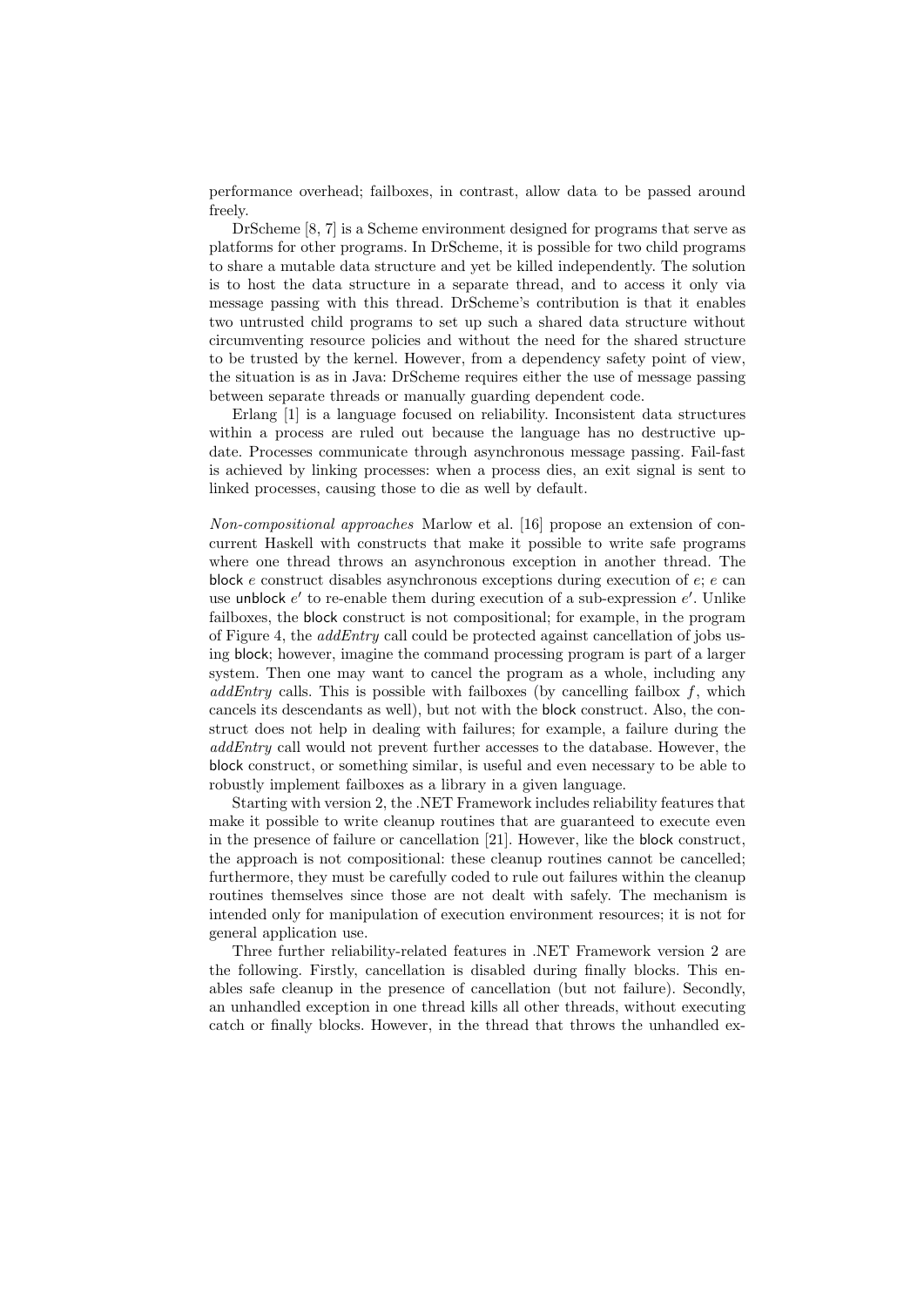ception, finally blocks are executed normally and locks are released, leaving a time window between the release of the lock and the time the exception reaches the toplevel (possibly after executing other finally blocks) where other threads can see inconsistent state. Thirdly, a method Environment.FailFast was added, which terminates the program immediately.

Rudys et al. [18] propose weaving code into an untrusted plugin (such as an applet) that polls a cancellation request flag to enable forcibly cancelling the plugin. The flag is also checked whenever the host system calls into the plugin. In our approach, a thread running in one failbox may protect itself from cancellation of its failbox by entering an ancestor failbox to which it has a reference; however, separate techniques (e.g., perhaps by associating permissions with failboxes) could be used to prevent this in case the thread is running untrusted code.

The SCOOP multithreading approach for Eiffel [17] has a notion of subsystems. A subsystem in SCOOP is a thread and a set of objects handled by that thread. Brooke and Paige [3] suggest marking an object as "dead" when the processing of an asynchronous incoming call fails, causing subsequent calls to fail immediately. SCOOP subsystems cannot be nested.

Other related work Garcia et al. [9] provide a survey of exception mechanisms. However, the authors do not discuss the dependency safety issue. In fact, most modern imperative and/or object-oriented languages have inherited the exception mechanism of CLU [15] and therefore suffer from the problems addressed by our approach.

Class-handlers, as proposed by Dony [4] and others, are exception handlers associated with classes rather than blocks of statements; they apply to all methods of the class. They would facilitate manually guarding dependent code. For example, a class-handler on the Database class could set a failed field to true when an unchecked exception is caught and then re-throw the exception. The field would still need to be checked manually on entry to each method.

Weimer and Necula [22] propose compensation stacks to make it easier to write effective cleanup code. However, they do not address the safety issues identified in Section 5.

Fetzer et al. [5] assume the viewpoint that "exception handling is only effective if the premature termination of a method due to an exception does not leave an object in an inconsistent state". The paper proposes techniques to detect and "mask" non-atomic exception handling, i.e. violations against failure atomicity. The paper assumes that after catching an exception, the entire application should be in a consistent state, whereas we allow failed failboxes to remain in an inconsistent state, while preventing control from entering a failed failbox. The authors find a large number of Java methods that are not failure atomic. This would strengthen the case for failboxes, because it indicates that exceptions do indeed commonly leave objects in an inconsistent state.

An alternative way to deal with failures is to roll the state of the objects involved back to a consistent state, through the use of transactions (e.g. Shavit and Touitou [19], Welc et al. [23], Fetzer et al. [5]). However, this has a greater performance overhead; also, it presents problems when the computation that failed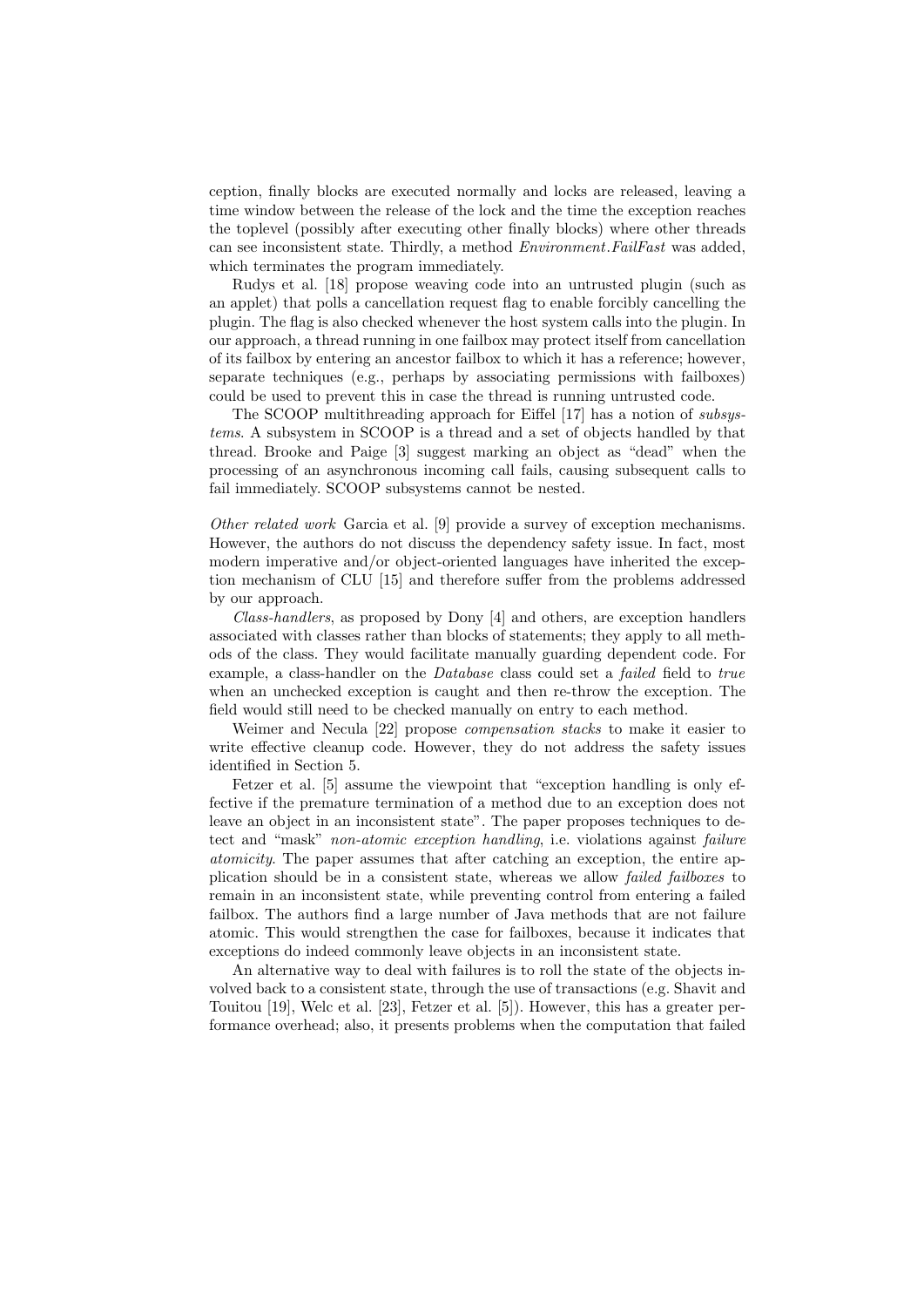performed I/O. Our failboxes approach is more conservative from a semantic and performance point of view.

This work was inspired by our research in program verification for Java-like languages that is sound in the presence of failures. To the best of our knowledge, no existing program verifiers for Java-like languages (including ESC/Java [6] and Spec $#$  [2]) have this property. In Jacobs et al. [13], we propose a verification approach for Java programs where the programmer manually guards dependent code using flag variables that track an object's consistency. The present work addresses the programming overhead of that approach.

## 9 Conclusion

We propose a language extension, called *failboxes*, that facilitates writing sequential or multithreaded programs that provably preserve intended safety properties and that do not leak resources, even in the presence of failure, and that perform safe cancellation of computations. To the best of our knowledge, it is the first such extension of a Java-like language that combines low programming, performance, and reasoning overhead, and that is compositional.

Future work includes gaining experience with our prototype implementation, mainly to assess the applicability and the usability of the approach. We anticipate the possible need to facilitate the placement of enter blocks, perhaps through annotations on methods, classes, or packages, or through some inference scheme. Other work includes applying the failboxes idea to the problem of exception handling in asynchronous and callback patterns.

#### Acknowledgements

The authors would like to thank Jan Smans, Marko van Dooren, Scott Owens, and the Cambridge programming languages group for their helpful comments. This research is partially funded by the Interuniversity Attraction Poles Programme Belgian State, Belgian Science Policy.

## Bibliography

- [1] Joe Armstrong. Making reliable distributed systems in the presence of software errors. PhD thesis, Royal Institute of Technology, Stockholm, Sweden, 2003.
- [2] Mike Barnett, Bor-Yuh Evan Chang, Robert DeLine, Bart Jacobs, and K. Rustan M. Leino. Boogie: A modular reusable verifier for object-oriented programs. In Proc. FMCO 2005, volume 4111 of LNCS. Springer, 2006.
- [3] Phillip J. Brooke and Richard F. Paige. Exceptions in Concurrent Eiffel. Journal of Object Technology, 6(10):111–126, November 2007.
- [4] Christophe Dony. Exception handling and object-oriented programming: a synthesis. In Proc. OOPSLA, 1990.